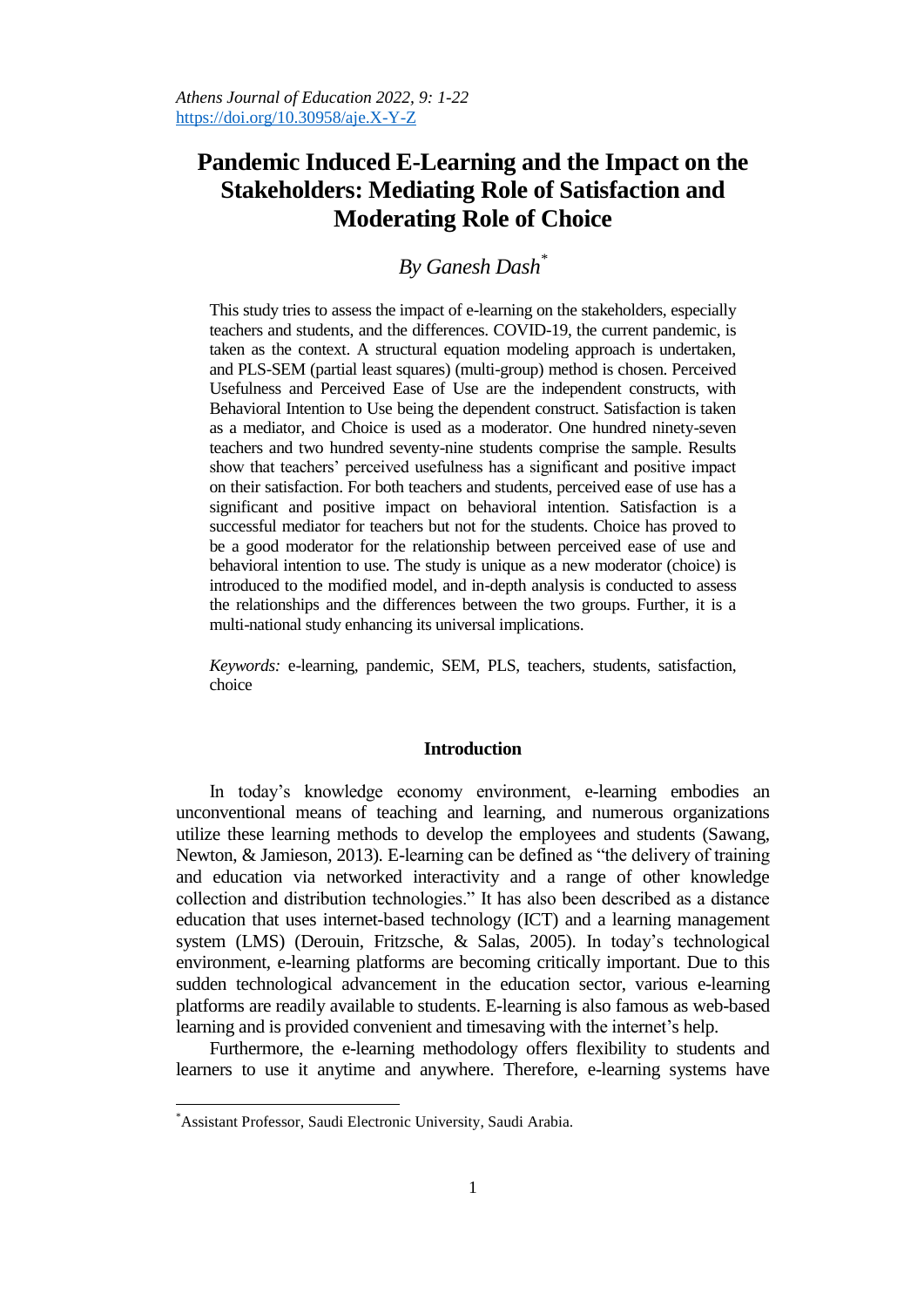become an important tool to impart a flexible mode of education to college students. Likewise, an online learning system is defined as an information system through which various learning aids like audio, video, and text can be assimilated through electronic mails, interactive sessions, conferences, assignments, and quizzes (Lee, Hsieh, & Ma, 2011). Therefore, this research is conducted to understand the young mind"s views on e-learning and develop and validate a model utilized in adopting e-learning practices. The model would be beneficial and applicable to the e-learning systems of various universities and colleges. To understand the adoption process of e-learning Platforms, researchers have used different adoption theories.

This study builds upon the Technology Acceptance Model (TAM) (Davis, 1989) and extends the same with all the constructs validated in the context of Elearning technology. There are two major stakeholders in e-learning: teachers and students. In this study, the author has tried to find the significant differences in their perceptions of usefulness, ease of use with their satisfaction levels, and the resultant behavioral intention to use. Whether satisfaction mediates the proposed relationship in the same manner or differently for both is the focus. Further, a new moderator "choice" is added to verify the interaction effect is the same for both or not (Dash & Chakraborty, 2021a). Ultimately, the author has tried to compare these two groups" adoption of eLearning induced by the current pandemic. This study provides specific implications for the Governments, regulatory bodies, platform providers, and administrators to improve the existing system. Taking both the countries' progress in implementing the e-learning system and the resultant impact on the stakeholders, i.e., the teachers and the students, is the author"s focus in this study.

The following section deals with a review of existing literature and consequent hypotheses development. It ended up with an integrated conceptual framework to be tested with empirical data. Section three discussed the methodology and section four discussed the results. Section five provided a general discussion with implications. The last two sections dealt with limitations, future directions, and the conclusion of the study.

## **Literature Review**

Numerous elements are involved in shaping the technology usage of the faculty members (Stockless, 2018) that can enhance or damage the adoption of the same. Attitude towards technology (Mehta, 2021; Teo, Luan, & Sing, 2008), perceived usage, or technology-need fit (Mehta, 2021; Aubusson, Schuck, & Burden, 2009; Uzunboylu & Ozdamli, 2011) is considered as the elements. Major studies with empirical evidence from across the globe have found that perceived usage and ease of use can affect the technology adoption by teachers (Mehta, 2021; Keong & Wah, 2017; Kalogiannakis & Papadakis, 2019). Numerous studies have been carried out on teachers' acceptance of technology (Scherer, Siddiq, & Tondeur, 2019); these studies appear to be focusing on two trends – incorporation of digital competencies in curricula and assessment (Beller, 2013; Siddiq et al.,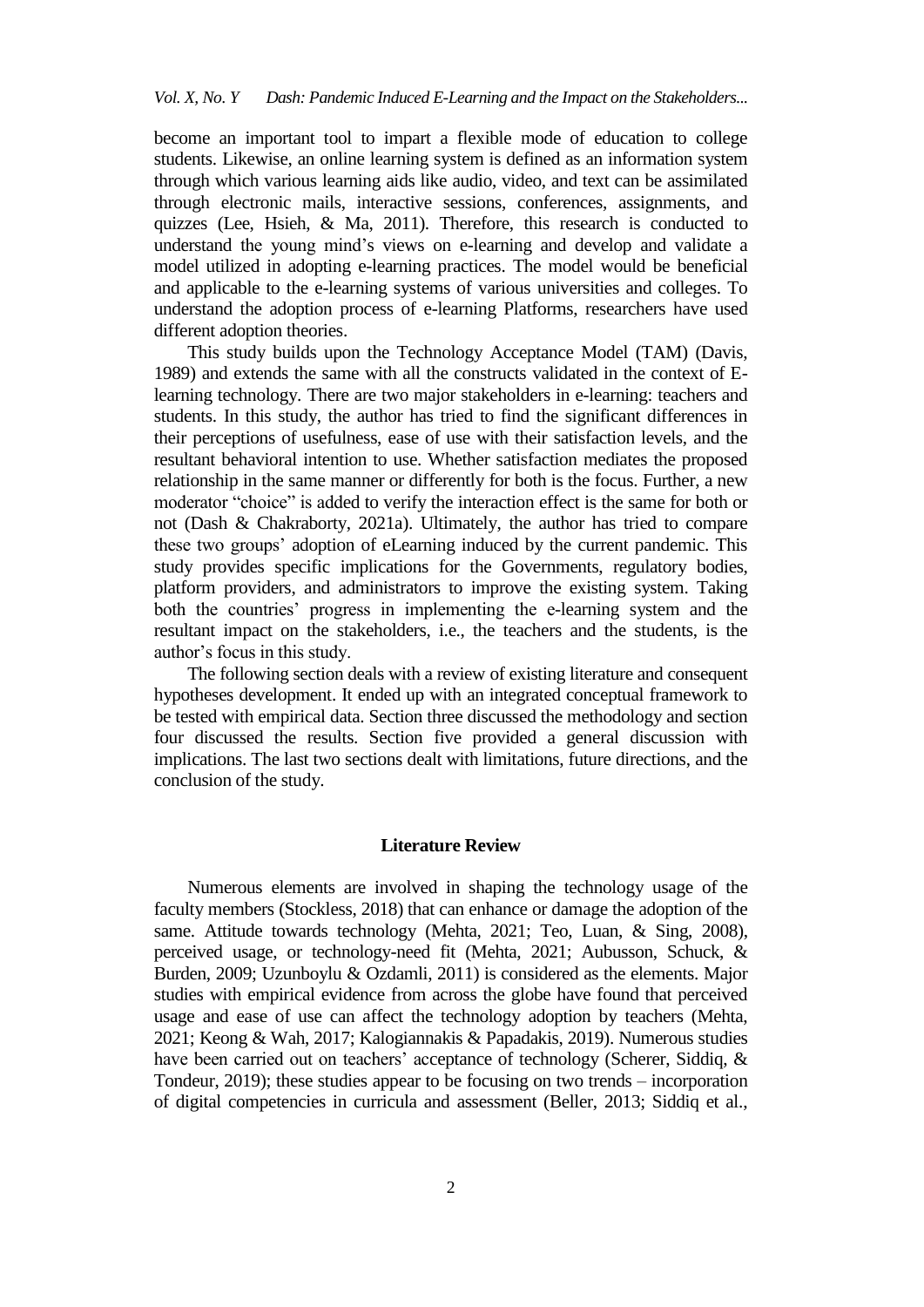2016) and encouraging teachers to use technology in their teaching (Shute & Rahimi, 2017; Straub, 2009).

The achievement of any data framework relies upon using the clients' framework (Almaiah, 2018). As a result, in terms of the online learning framework, the understudy adoption of e-learning is one of the fundamental indicators for online learning framework achievement. A few studies in the previous literature have concentrated on concerns related to online learning selection in several countries worldwide. For example, Saad, Alias, & Ismail (2013) used TAM with the IDT model to scrutinize the fundamental factors that affect Malaysian college goers" use of an e-learning system. According to the results, relative points of interest, recognizability, trialability, saw similarity, intricacy, and saw pleasure are the factors that affect learners" judgment to use an online learning system in Malaysia.

UAE was used as a contextual analysis for a quantitative study by Salloum et al. (2019). The findings revealed that four variables (imaginativeness, efficiency, confidence, and knowledge sharing) were correlated with improved online learning system acceptance among learners. Brown and Charlier (2013) examined the factors that influence understudy adoption of e-learning based on TAM3. He discovered that fun-loving personality, self-adequacy, and uneasiness when using PCs, perception of outside influence, emotional expectations, and perceived importance were the most important factors of online learning approval. In any case, social effect, provability, and perceived enjoyment were not related to the acceptance of e-learning systems in Saudi Arabia. Almaiah, Jalil, and Man (2016) suggested a new structure based on the Delphi strategy for evaluating the achievement variables of online learning system use in Saudi Arabia. Results included 11 essential components grouped into four spaces that promoted site efficiency, innovation choices, top administration support and e-learning knowledge among faculty and students.

At one of the universities in Saudi Arabia, Mukred et al. (2019) used the UTAUT model to examine the variables affecting understudies' use of e-learning frameworks. They discovered that expectations about execution and exertion affected e-learning acceptance. Chang, Hajiyev, and Su (2017) found that emotional expectations, experience, and happiness influenced e-learning acceptance in Azerbaijan. TAM was also used to analyze factors affecting elearning identification. Self-adequacy, emotional standards, happiness, nervousness, and involvement in using computers significantly affected understudies' acceptance of e-learning (Soyşen, 2016; Abdullah & Ward, 2016). In general, researchers discovered that scholarly staff information on learning innovations, understudy information on PC systems, and specialized foundations were essential factors in promoting successful e-learning recognition in Saudi Arabian colleges (Alhabeeb & Rowley, 2017; Sabr & Neamah, 2017).

The critical challenges in selecting an e-learning platform in developing countries were a lack of ICT knowledge, a helpless system base, and a lack of substance improvement (Hasan & Bao, 2020). Another study discovered that system attributes, web comprehension, and PC self-viability are the key issues that impede the effective implementation of an e-learning framework in the classroom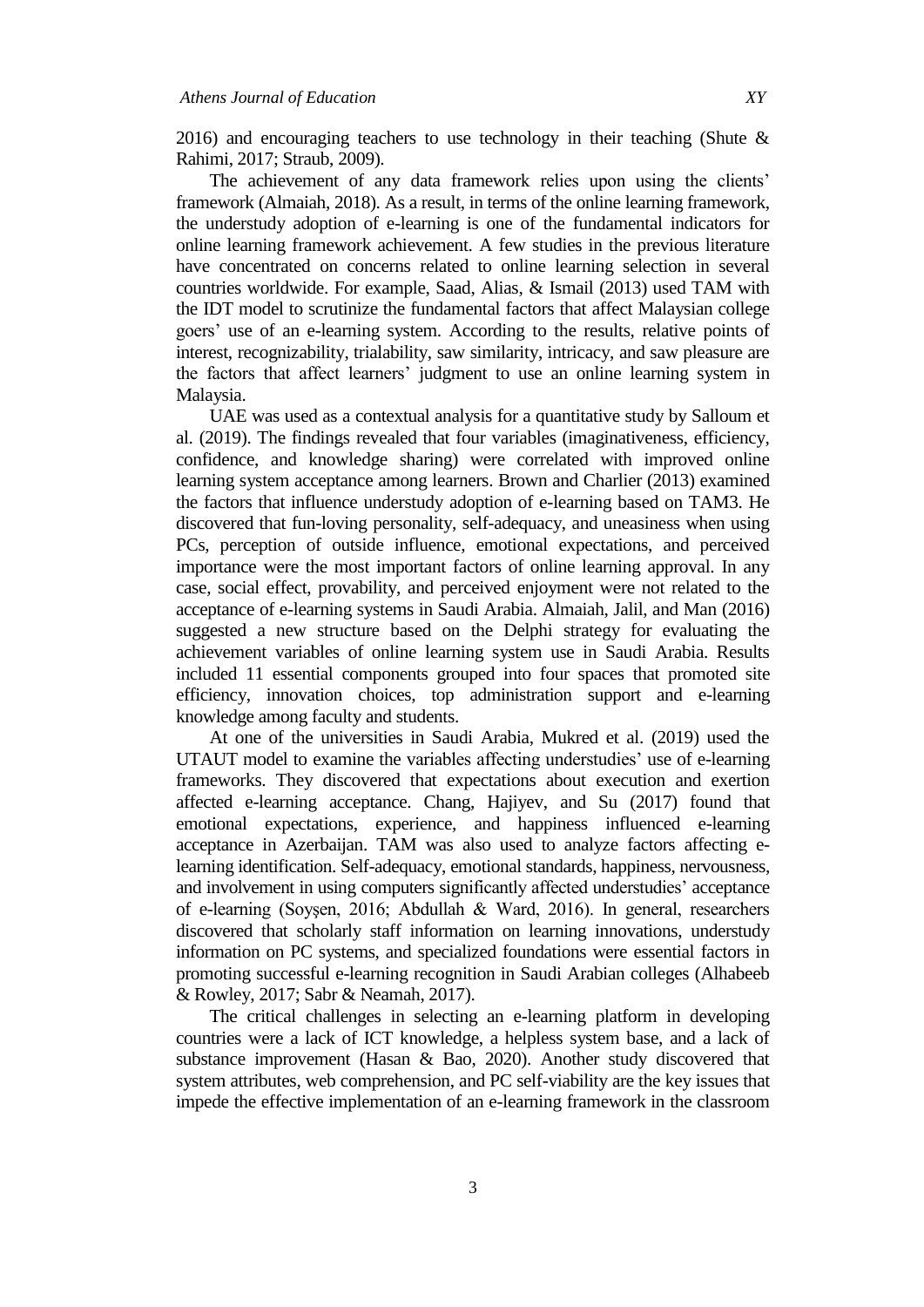(Vershitskaya et al., 2020). Three critical challenges of e-learning, according to a comparative study conducted in Kenya, are a flawed ICT system, a lack of professional skills, and budgetary constraints (Vershitskaya et al., 2020). According to Schaffer (2004), inadequate interface design, insufficient specialized assistance, and a lack of IT skills are the main roadblocks to successful usability.

Various e-learning apps are available in the market and at the college and university levels. India has the "SWAYAM" platform, which is offering many courses for free. Due to the pandemic like the Coronavirus, these apps and various e-learning courses are very demanding (Parthasarathy, 2020). The schools cannot run with physical contact due to the pandemic. Everyone needs to keep a safe distance from another and create e-learning or distance learning programs for those the classes have not happened (Faherty et al., 2019). Ash and Davis (2009) illustrated that e-learning programs could be supported by various mediums like TV, internet, radio, email, etc., during the pandemic like Flu. Countries that are not having proper infrastructure related to the technologies in schools find it challenging to implement the e-learning infrastructure at the COVID-19 pandemic (Sintema, 2020).

## **Hypotheses and Conceptual Framework**

Taking the various constructs from previous theories and models (modified for e-learning), the author developed the following relationships separately for the teachers and the students. The author created a mediation-cum-moderation model for the same. It is a multi-group analysis of both the groups individually.

# **Impact of Perceived Usefulness on Satisfaction and Behavioral Intention to Use**

Perceived usefulness can be described as the amount of enrichment added to the job performance when a new technology is employed to complete the job (Davis, 1989). It is always considered the primary antecedent of adopting new technology, especially e-learning (Salloum et al., 2019; Dash, Kiefer, & Paul, 2021; Dash & Chakraborty, 2021a; Tarhini, Hone, Liu, & Tarhini, 2017; Tan, Ooi, Sim, & Phusavat, 2012). Online learning usage and selection among clients is a complex problem for some schools, both in developed and developing nations, but it has been found that there is a lesser concern in developed countries about their learners' ability to understand and use the e-learning system, as significant complex strides have only been taken, as per written works (Wilson & Berne, 1999). Alzahrani (2015) demonstrated that the complexities of introducing an e-learning system in developed countries remain a reality amid the computerized divide with developing countries. PU always plays a massive role in boosting the students' and teachers" satisfaction levels (Dash & Chakraborty, 2021a; Mahmodi, 2017; Hsia, Chang, & Tseng, 2014). Empirical evidence proves that PU positively affects the teachers" and students" satisfaction with e-learning (Islam, 2011). Similarly, the user"s perception of the technology"s usefulness automatically drives her to use the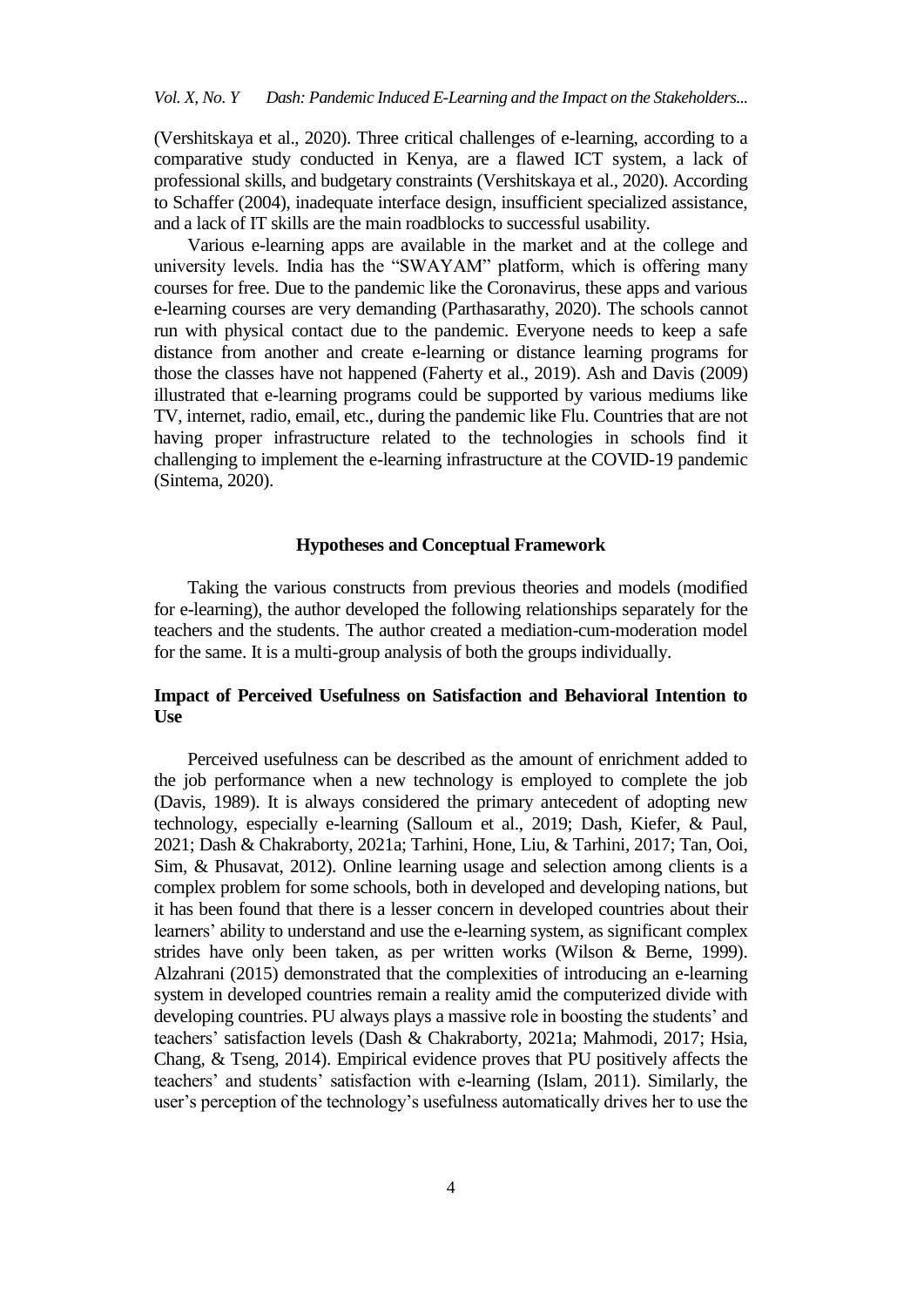same (Cheng, 2011; Dash & Chakraborty, 2021a; Salloum et al., 2019). Hence, it is proposed that:

H1(a): For the teachers, perceived usefulness has a significant and positive impact on satisfaction.

H1(b): For the teachers, perceived usefulness has a significant and positive impact on behavioral intention to use.

H1(c): For the students, perceived usefulness has a significant and positive impact on satisfaction.

H1(d): For the students, perceived usefulness has a significant and positive impact on behavioral intention to use.

## **Impact of Perceived Ease of Use on Satisfaction and Behavioral Intention to Use**

Perceived ease of use can be described as the perception of the degree of simplicity provided by the new technology to the user (Davis, 1989). According to Kenan, Pislaru, Othman, and Elzawi (2013), the primary reasons for the booming of Libya"s e-learning activities are social, political, and financial imperatives. During ongoing years, planning and implementing e-learning frameworks have developed drastically (Hogo, 2010), and e-learning programs worldwide play a significant role in educating and teaching human beings (Franceschi, Lee, Zanakis, & Hinds, 2009). It executes as another preparation technique, which supplements customary strategies (Vaughan & MacVicar, 2004). Its last aspiration is to manufacture a propelled civilization for residents and support inventiveness and development (Kim & Santiago, 2005). This new outlook changes training from instructor-focused to student-focused (Lee, Yoon, & Lee, 2009). It has been found that an interactive video conferencing system has been introduced in the elementary schools in Greece, and it is providing good benefits for the students (Anastasiades et al., 2010). The recent effect of the Coronavirus on humanity accelerated e-learning in India (Saxena, 2020). Like PU, PEU is always considered to enhance the satisfaction level of the users (Salloum et al., 2019; Dash & Chakraborty, 2021a; Mahmodi, 2017). Further, if the user is confident about the ease of using the specific technology, her behavioral intention goes up (Tarhini, Hone, Liu, & Tarhini, 2017; Jaber, 2016; Salloum et al., 2019; Dash & Chakraborty, 2021a). In e-learning, PEU plays a considerable role in raising the user's satisfaction level and her behavior intention to use (Mohammadi, 2015). Hence, it is proposed that:

H<sub>2</sub>(a): For the teachers, perceived ease of use has a significant and positive impact on satisfaction.

H2(b): For the teachers, perceived ease of use has a significant and positive impact on behavioral intention to use.

H<sub>2</sub>(c): For the students, perceived ease of use has a significant and positive impact on satisfaction.

H2(d): For the students, perceived ease of use has a significant and positive impact on behavioral intention to use.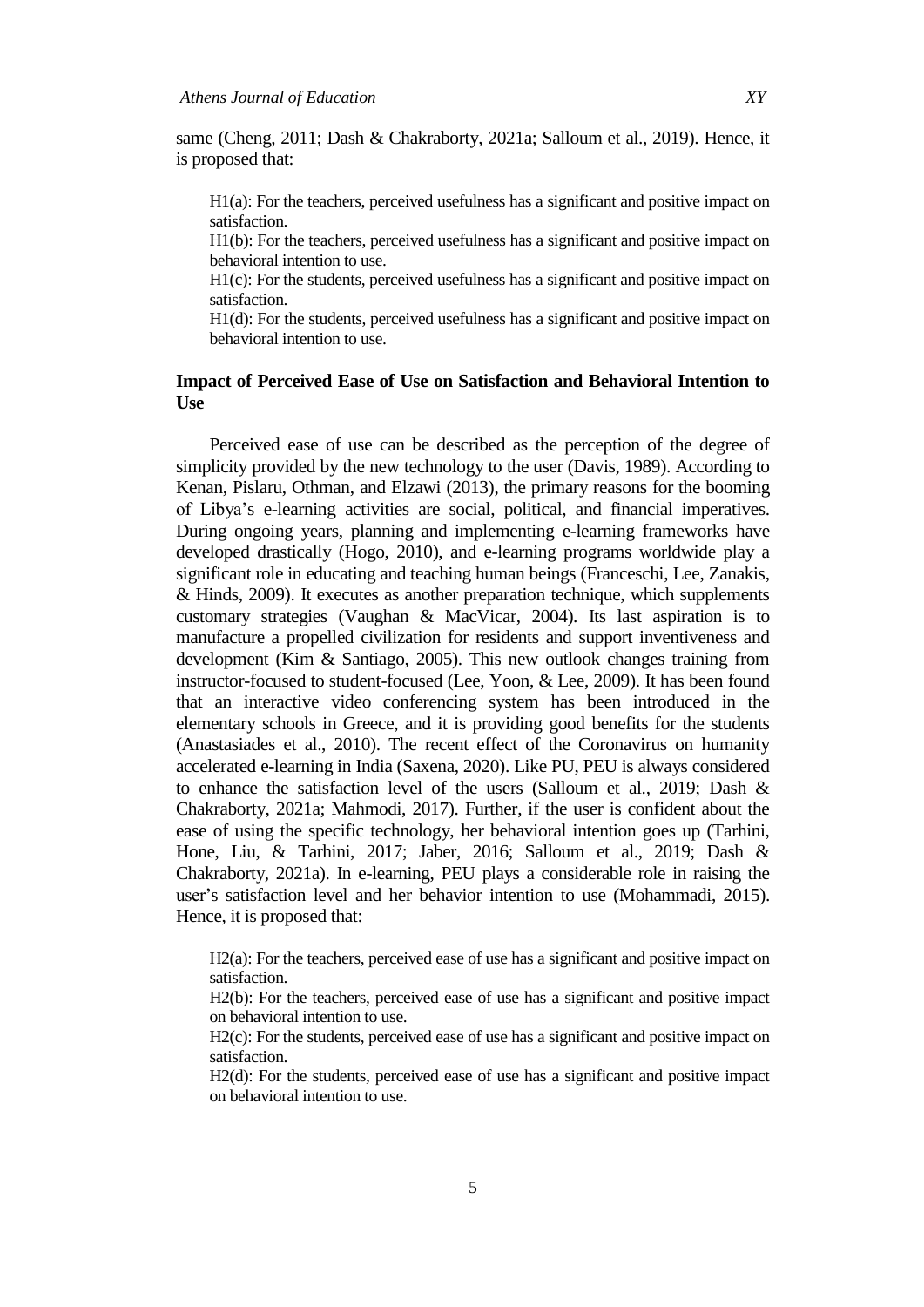#### **Impact of Satisfaction on Behavioral Intention to Use**

User satisfaction leads to a positive behavioral intention to use the technology (Dash, Kiefer, & Paul, 2021; Dash & Chakraborty, 2021a). When the technology fulfills the user's needs or desires, her satisfaction level goes up, and subsequently, her intention to use the product is positively influenced (Mohammadi, 2015). Major empirical studies have found that user satisfaction positively affects the behavioral intention to use (Hassanzadeh, Kanaani, & Elahi, 2012; Dash, Kiefer, & Paul, 2021a). Hence, it is proposed that:

H3(a): For the teachers, satisfaction has a significant and positive impact on behavioral intention to use.

H3(b): For the students, satisfaction has a significant and positive impact on behavioral intention to use.

## **Satisfaction as the Mediator**

Although both PU and PEU positively affect behavioral intention to use, they indirectly affect satisfaction (Dash & Chakraborty, 2021a; Salloum et al., 2019). The mediating role of satisfaction plays a huge role, especially when the behavioral intention is not significantly affected by the original determinants (Jaber, 2016). In e-learning, this finding is more crucial. Hence, it is proposed that:

H4 (a) (b): For the teachers, satisfaction plays the mediator between perceived usefulness, perceived ease of use, and behavioral intention to use.

H4 (c) (d): For the students, satisfaction plays the mediator between perceived usefulness, perceived ease of use, and behavioral intention to use.

## **Choice as the Moderator**

Similarly, an option must be provided to the users so that the outcome can be the best. The choice is considered a moderator in this study as it was felt that any e-learning technology must have alternatives for each feature and aspect (Dash & Chakraborty, 2021a; Bolliger & Wasilik, 2009). Option-less e-learning is boring and mundane, and it dampens the satisfaction level. Hence, the author has taken Choice as a moderator that influences the relationship of  $PU \rightarrow BUU$ ,  $PEU \rightarrow BIU$ , and  $SAT \rightarrow BIU$ . Therefore, it is proposed that:

H5 (a) (b) (c): For the teachers, choice moderates the relationship of perceived usefulness, perceived ease of use, and satisfaction with behavioral intention to use. H5 (d) (e) (f): For the students, choice moderates the relationship of perceived usefulness, perceived ease of use, and satisfaction with behavioral intention to use. All these hypotheses are depicted through a conceptual model in Figure 1.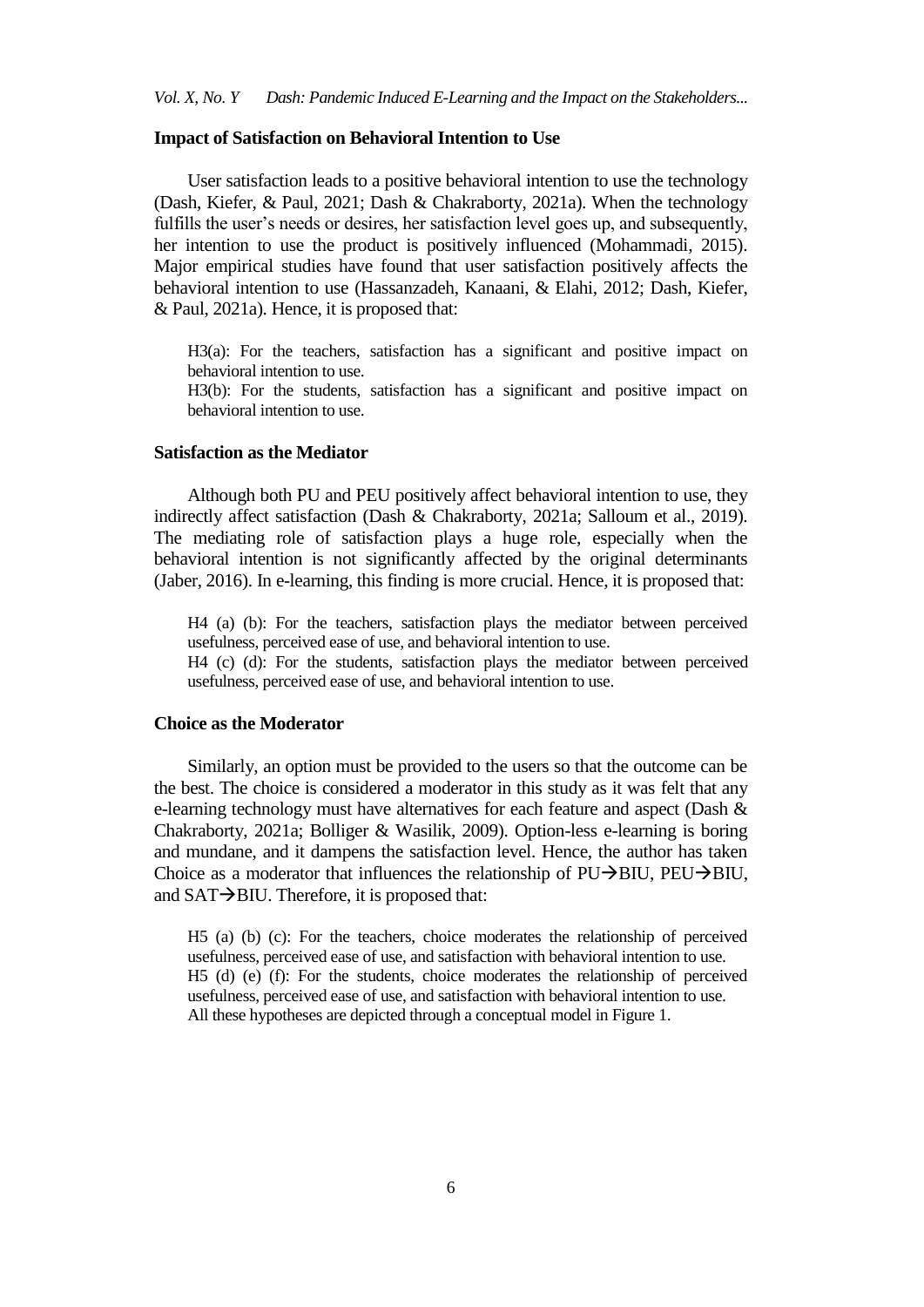#### *Figure 1.* Conceptual Framework



## **Methodology Used**

## **Overview**

As this study is part of a project work, the proposed model remains the same as the project. However, the focus was on the control variable for this study: type of respondent (teachers vs. students) and the difference in the estimated model for these two groups. First, the survey instrument was developed, and the collected data went through normality, reliability, and validity tests before running the SEM.

## **Instrument Development**

Data collection was conducted through a structured questionnaire. Two sections were developed in the same. The first one mainly contained demographic and control variables, and the second section included the five constructs with sixteen items under them. Each item was developed into a statement with the option provided in "Strongly Disagree=1" to "Strongly Agree=5" format. The constructs and the items with literature supports are provided in Table 1.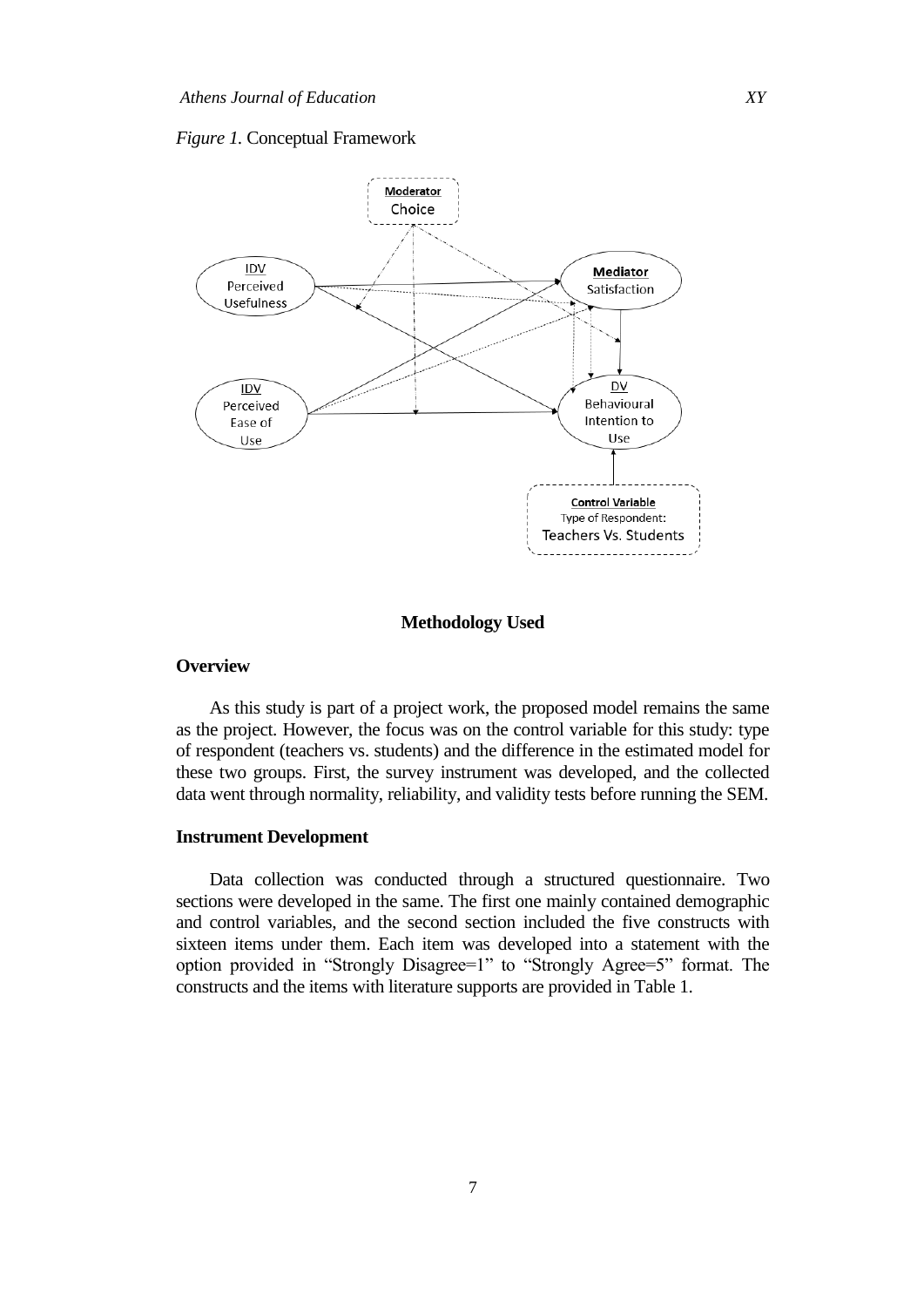| <b>Construct</b>                                 | <b>Items Tuned for E-Learning</b>                                                                                                                                                            | <b>Contribution</b>                                                                                                     |
|--------------------------------------------------|----------------------------------------------------------------------------------------------------------------------------------------------------------------------------------------------|-------------------------------------------------------------------------------------------------------------------------|
| Perceived<br><b>Usefulness</b><br>(PU)           | 4 Items<br>useful; improves the effectiveness of learning;<br>improves overall course effectiveness;<br>improves my productivity.                                                            | Dash and Chakraborty (2021a);<br>Lee, Yoon, and Lee (2009);<br>Masrom (2007); Liaw (2008);<br>Sánchez-Franco, Martínez- |
| Perceived<br>Ease of<br>Use (PEU)                | 3 Items<br>easy to use; easy to understand; easy to find<br>information.                                                                                                                     | López, and Martín-Velicia<br>(2009); Imamoglu (2007); Ong,<br>Lai, and Wang (2004)                                      |
| Satisfaction<br>(SAT)                            | 3 Items<br>satisfaction with resources and quality.<br>satisfaction with the provider/platform.<br>satisfaction with the stakeholders (teacher/<br>student).                                 | Dash and Chakraborty (2021a);<br>Dash, Kiefer, and Paul (2021);<br>Zhang, Cao, Shu, and Liu                             |
| <b>Behavioral</b><br>Intention to<br>Use $(BIU)$ | 3 Items<br>prefer e-learning to traditional learning.<br>willing to participate in other e-learning<br>opportunities in the future.<br>e-learning should be implemented in other<br>courses/ | (2020); Dečman (2015);<br>Venkatesh, Morris, Davis, and<br>Davis (2003)                                                 |
| Choice<br>(CHO)                                  | 3 Items<br>use with own choice; happy with choice; not<br>forced to choose.                                                                                                                  | Dash and Chakraborty (2021a)                                                                                            |

*Table 1.* Constructs, Items and Major Literary Works

# *Table 2.* Participants in the Study

|           |           | <b>Total</b>   |                                                                          |     |       |     |       |  |  |  |
|-----------|-----------|----------------|--------------------------------------------------------------------------|-----|-------|-----|-------|--|--|--|
|           |           |                | <b>Type of Respondent</b>                                                |     |       |     |       |  |  |  |
|           |           | <b>Teacher</b> | $\frac{6}{9}$<br>$\frac{6}{9}$<br><b>Student</b><br>$\%$<br><b>Total</b> |     |       |     |       |  |  |  |
|           | $<$ 30    | 52             | 10.92                                                                    | 74  | 15.55 | 126 | 26.47 |  |  |  |
| Age       | $31 - 45$ | 98             | 20.59                                                                    | 149 | 31.31 | 247 | 51.89 |  |  |  |
| (years)   | >45       | 47             | 9.84                                                                     | 56  | 11.77 | 103 | 21.64 |  |  |  |
|           | Total     | 197            | 41.35                                                                    | 279 | 58.65 | 476 | 100   |  |  |  |
|           | Male      | 122            | 25.63                                                                    | 149 | 31.31 | 271 | 56.94 |  |  |  |
| Gender    | Female    | 75             | 15.72                                                                    | 130 | 27.34 | 205 | 43.06 |  |  |  |
|           | Total     | 197            | 41.35                                                                    | 279 | 58.65 | 476 | 100   |  |  |  |
|           | UG        | $\Omega$       | $\Omega$                                                                 | 141 | 29.62 | 141 | 29.62 |  |  |  |
| Education | PG        | 91             | 19.11                                                                    | 127 | 26.68 | 218 | 45.79 |  |  |  |
|           | PhD       | 106            | 22.24                                                                    | 11  | 2.35  | 117 | 24.59 |  |  |  |
|           | Total     | 197            | 41.35                                                                    | 279 | 58.65 | 476 | 100   |  |  |  |

# **Participants Details**

As mentioned earlier, the data was collected as part of the e-learning project. Four hundred seventy-six respondents were finalized after the initial screening of the filled-in questionnaires. One hundred ninety-seven teachers and two hundred seventy-nine students from two nationalities (India and Saudi Arabia) were included. A hybrid sampling design was adopted that included stratification and convenience. Details of the participants are provided in Table 2.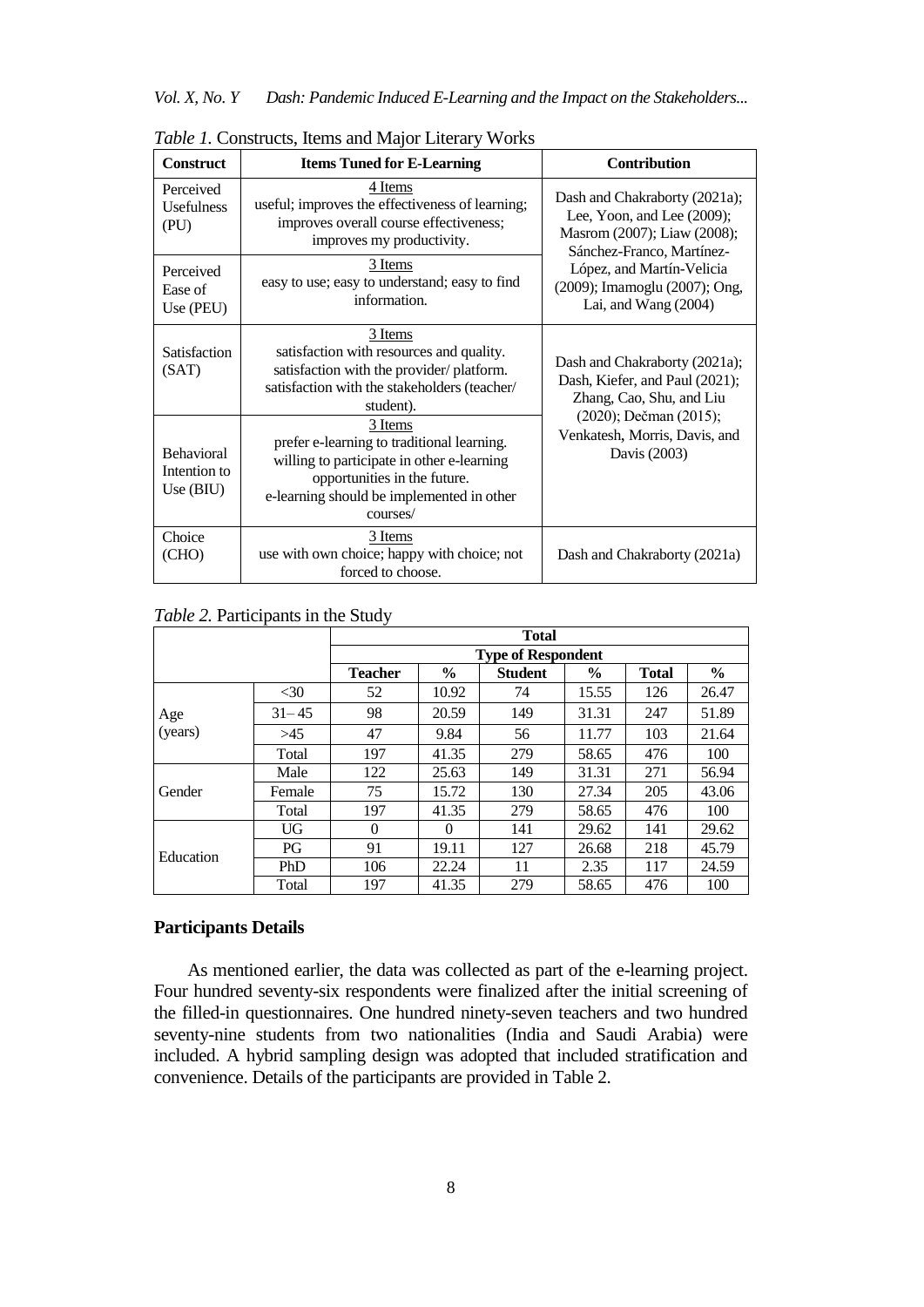#### **Instrument Assessment**

Exploratory factor analysis was the first step to be conducted to generate the constructs, and five constructs with more than 73% variance explained (good enough with just approx. 26% loss of information) (Ruscio & Roche, 2012). Then, a confirmatory factor analysis (CFA) (see Figure 2) was run further with the help of IBM SPSS Amos 24 (IBM, 2016). Finally, model fit indices were assessed, which met the thresholds set by eminent researchers (Nunnally, 1994) (see Table 3). Composite reliability, Cronbach alpha, AVE, and MSV values were also extracted with the help of various testing methods, including the Fornell and Larcker criterion (1981) (see Table 4).

Figure 2 and Table 3 depict the model fit of the measurement model developed. CFA revalidates the EFA findings of good factor loadings for all the items under the obtained constructs. Table 4 further boosts our model. Both CR and Cronbach alpha are greater than 0.78 (minimum observed), much above the cut-off value of 0.7. AVE values for the five factors were greater than 0.58 (minimum observed), much above the cut-off value of 0.5. For each of the constructs, AVE was greater than MSV. With all these measures, the data can be said to be ready for further analysis, i.e., testing the hypotheses (Dash & Paul, 2021; Dash & Chakraborty, 2021b).

| Absolute        | CMIN/df                                         | 2.95 |
|-----------------|-------------------------------------------------|------|
|                 | Goodness-of-fit Index (GFI)                     | 0.93 |
| Fit             | Adjusted goodness-of-fit Index (AGFI)           | 0.90 |
| <b>Measures</b> | Root mean square residual (RMSR)                |      |
|                 | Root mean square error of approximation (RMSEA) | 0.07 |
| Incremental     | Tucker-Lewis Index (TLI)                        | 0.92 |
| Fit             | Normed Fit Index (NFI)                          | 0.91 |
| <b>Measures</b> | Comparative Fit Index (CFI)                     | 0.94 |

*Table 3.* Goodness-of-Fit Measures for CFA

|  | <i>Table 4.</i> Other Assessments of the Measurement Model |  |  |
|--|------------------------------------------------------------|--|--|
|  | $C$ <sub>ra</sub> hach                                     |  |  |

|            | <b>CR</b> | <b>Cronbach</b><br><b>Alpha</b> | AVE  | MSV   | BIU   | PU    | PEU   | <b>SAT</b> | <b>CHO</b> |
|------------|-----------|---------------------------------|------|-------|-------|-------|-------|------------|------------|
| BIU        | 0.85      | 0.83                            | 0.67 | 0.103 | 0.806 |       |       |            |            |
| PU         | 0.85      | 0.85                            | 0.61 | 0.043 | 0.147 | 0.782 |       |            |            |
| <b>PEU</b> | 0.82      | 0.81                            | 0.60 | 0.066 | 0.256 | 0.029 | 0.775 |            |            |
| <b>SAT</b> | 0.81      | 0.80                            | 0.59 | 0.044 | 0.210 | 0.085 | 0.113 | 0.759      |            |
| <b>CHO</b> | 0.79      | 0.78                            | 0.58 | 0.103 | 0.321 | 0.207 | 0.190 | 0.040      | 0.746      |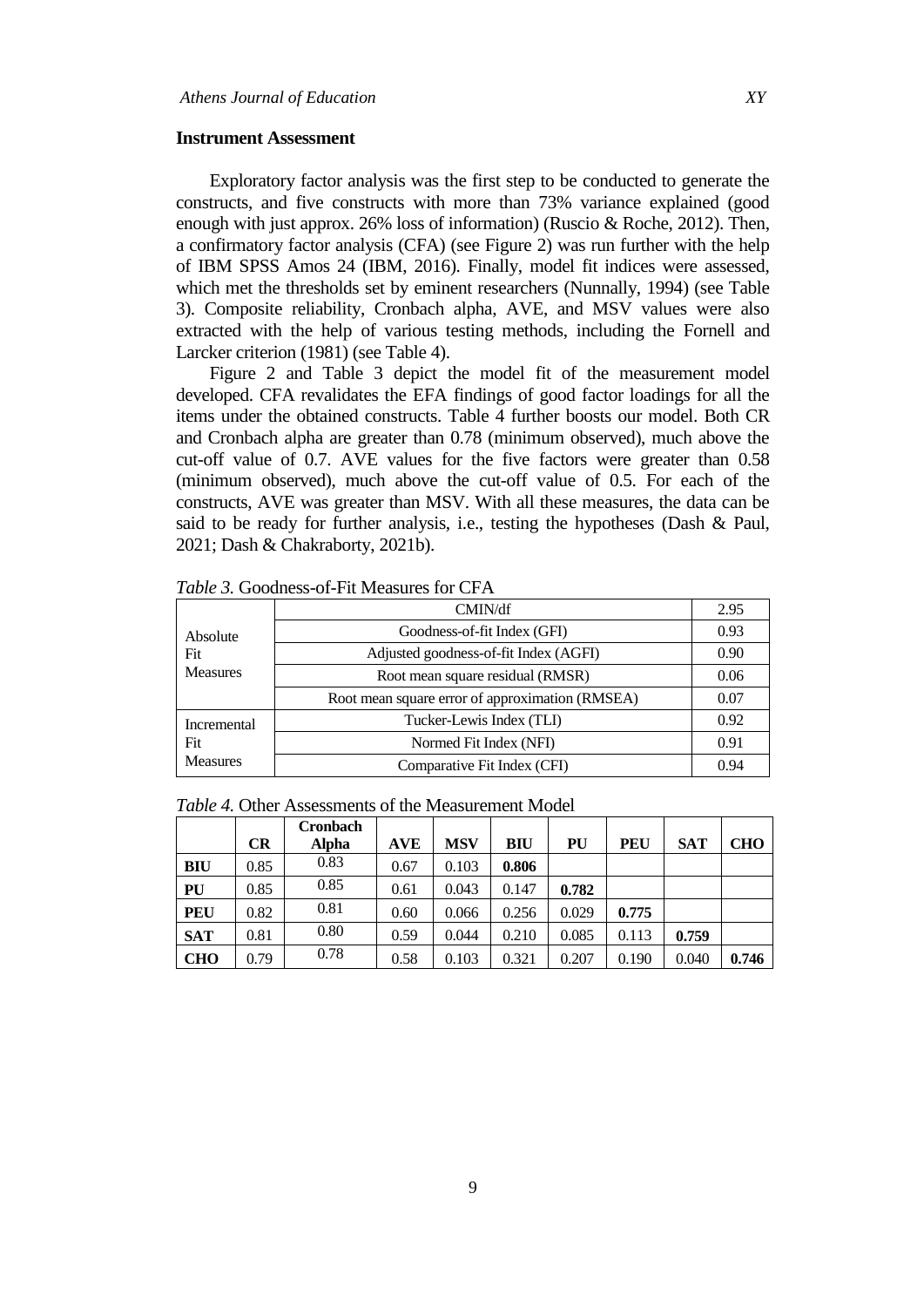



## **Results and Discussion**

The conceptual model was synced with the empirical data to test the hypotheses, and a structural equation modeling-based path diagram was developed. Smart PLS 3.3.3 (Ringle et al., 2015) was used to do the same. Multi-group analysis was conducted to have a comparative look. Figures 3 and 4 represent the SEM path diagrams for the teachers and the students, respectively.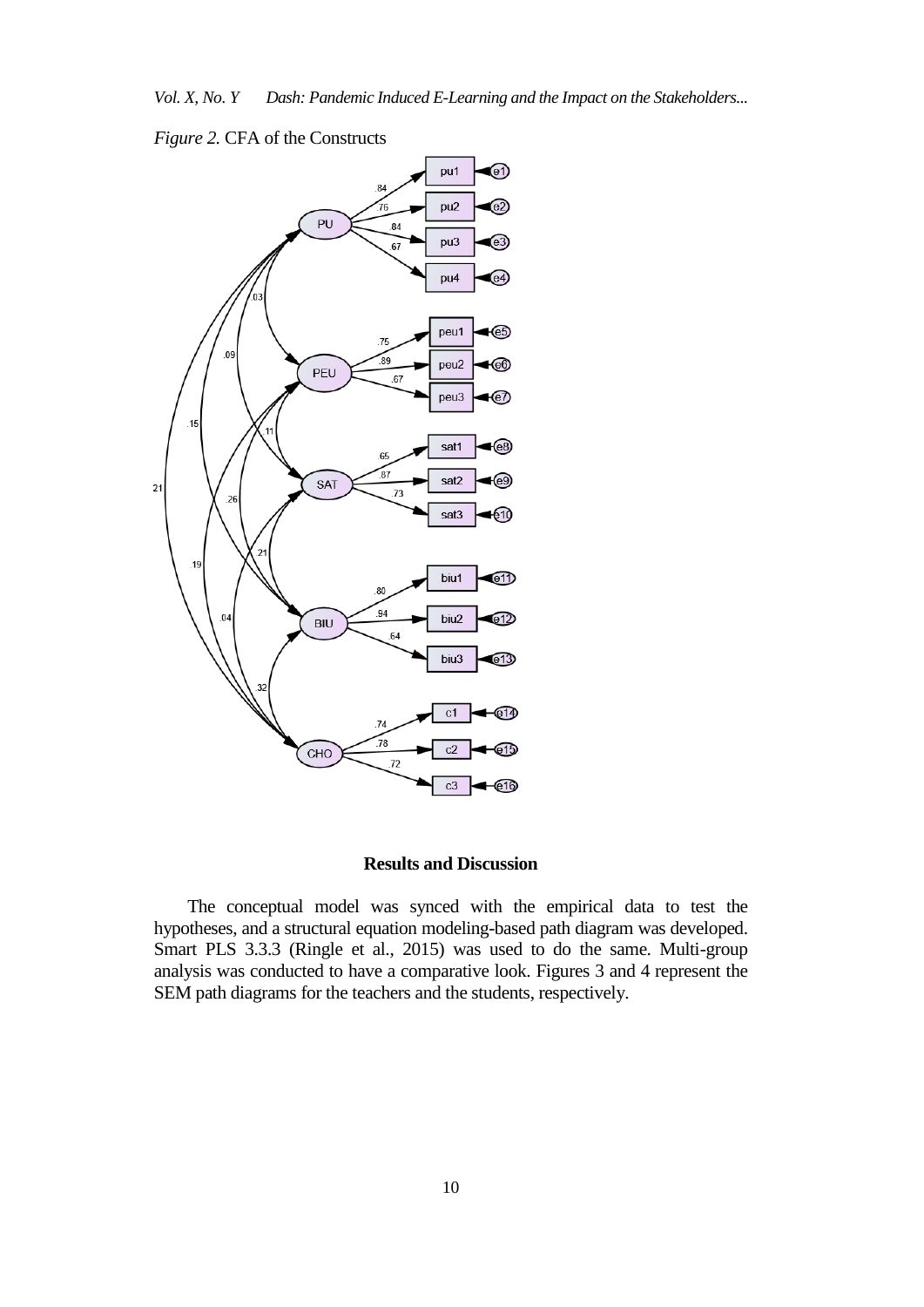# *Figure 3.* Path Analysis (Teachers)



*Figure 4.* Path Analysis (Students)

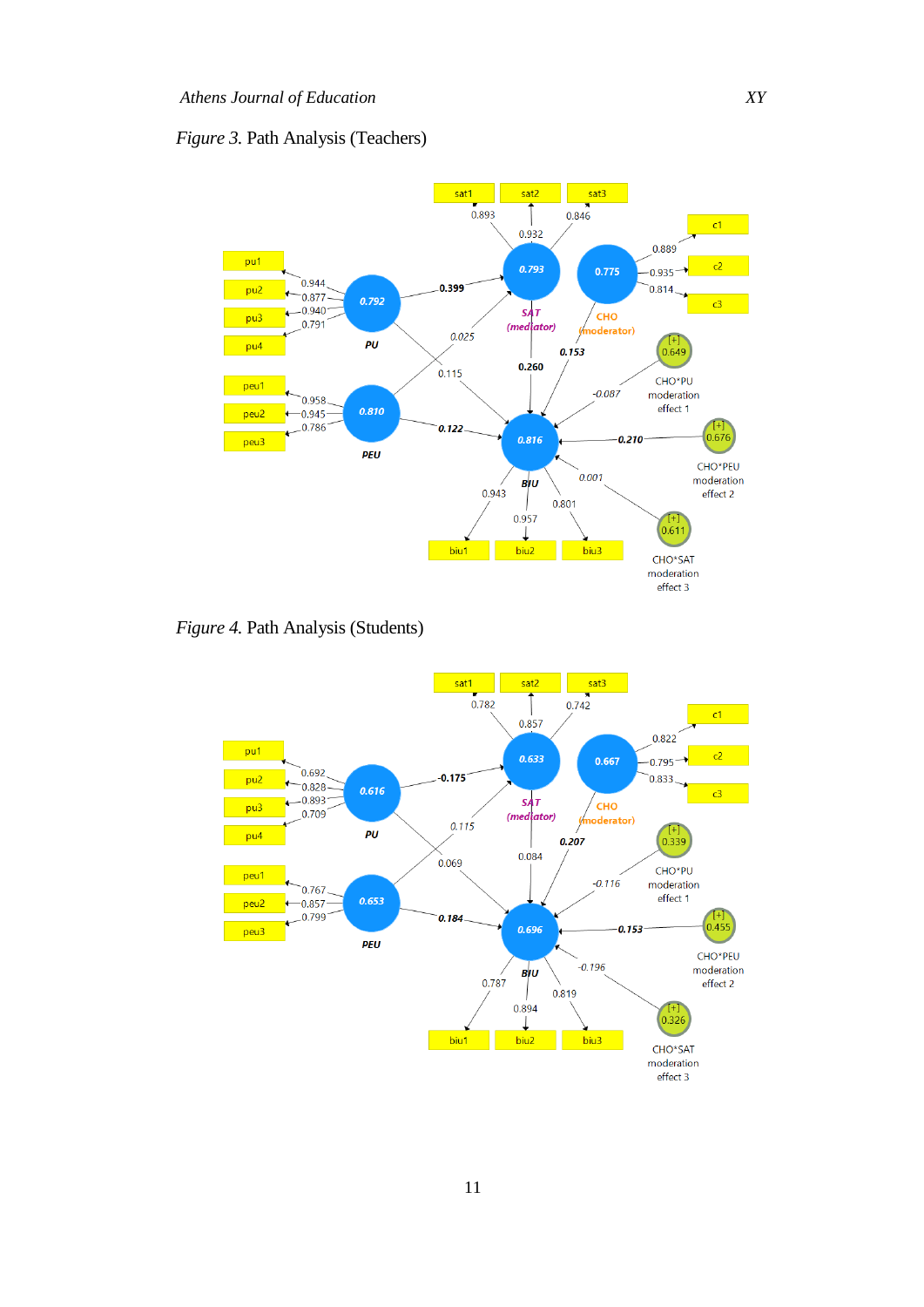## *Vol. X, No. Y Dash: Pandemic Induced E-Learning and the Impact on the Stakeholders...*

Teachers: It has been found that perceived usefulness has a significant and positive impact on satisfaction, and perceived ease of use does not impact satisfaction significantly. Hence, H1 (a) is accepted, but H2 (a) is not accepted (see Figure 3, Tables 5-6). Here satisfaction is the mediator and choice as the moderator. Perceived ease of use significantly impacts behavioral intention, whereas perceived usefulness has a non-significant effect on behavioral intention. Hence, H1 (b) is not accepted, but H2 (b) is accepted (see Figure 3, Tables 5-6). Further, satisfaction too hugely affects behavioral intention to use. Hence, H3 (a) is accepted (see Figure 3, Table 7).

Students: It has been found that perceived usefulness has a significant but negative impact on satisfaction, and perceived ease of use does not impact satisfaction significantly. Hence, both H1 (c) and H2 (c) are not accepted (see Figure 4, Tables 5-6). Here satisfaction is the mediator and choice as the moderator. Perceived ease of use significantly impacts behavioral intention, whereas perceived usefulness has a non-significant effect on behavioral intention. Hence, H1 (d) is not accepted, but H2 (d) is accepted (see Figure 4, Tables 5-6). Further, satisfaction does not affect behavioral intention to use it significantly. Hence, H3 (b) is not accepted (see Figure 4, Table 7).

| <b>Hypothesis</b> | <b>Hypothesized Relationship</b> |  |                     | <b>Estimate</b> | <b>Accepted/Rejected</b> |
|-------------------|----------------------------------|--|---------------------|-----------------|--------------------------|
| H1(a)             | PU(T)                            |  | SAT(T)              | $0.39**$        | Accepted                 |
| H1(b)             | PU(T)                            |  | B <sub>IU</sub> (T) | 0.11            | Rejected                 |
| H1(c)             | PU(S)                            |  | SAT(S)              | $-0.17*$        | Rejected                 |
| H1(d)             | PU(S)                            |  | B <sub>IU</sub> (S) | 0.06            | Rejected                 |

*Table 5.* H1: PU on SAT & BIU (Teachers and Students)

\*\*  $p < 0.01$ ; \*  $p < 0.05$ 

| <b>Hypothesis</b> | <b>Hypothesized Relationship</b> |   |                     | <b>Estimate</b> | <b>Accepted/Rejected</b> |
|-------------------|----------------------------------|---|---------------------|-----------------|--------------------------|
| H2(a)             | PEU(T)                           |   | SAT(T)              | 0.02            | Rejected                 |
| H2(b)             | PEU(T)                           |   | $BIU$ (T)           | $0.12*$         | Accepted                 |
| H2(c)             | PEU(S)                           |   | SAT(S)              | 0.11            | Rejected                 |
| H2(d)             | PEU(S)                           | → | B <sub>IU</sub> (S) | $0.18**$        | Accepted                 |

*Table 6.* H2: PEU on SAT & BIU (Teachers and Students)

\*\*  $p < 0.01$ ; \*  $p < 0.05$ 

*Table 7.* H3: SAT on BIU (Teachers and Students)

| <b>Hypothesis</b> | <b>Hypothesized Relationship</b> |  | <b>Estimate</b>     | <b>Accepted/Rejected</b> |          |
|-------------------|----------------------------------|--|---------------------|--------------------------|----------|
| H3(a)             | SAT(T)                           |  | B <sup>I</sup> U(T) | $0.26**$                 | Accepted |
| H3(b)             | SAT(S)                           |  | BIU (S)             | 0.08                     | Rejected |

\*\*  $p < 0.01$ ; \*  $p < 0.05$ 

The first three hypotheses provided an exciting picture. PU has a substantial impact on the users" satisfaction. Nevertheless, the similarity stops here. Teachers have a positive perception of usefulness, whereas students have a distinct negative perception. In this study, it was clear that the students think negatively about the usefulness of e-learning technology. The primary reason might be hidden in the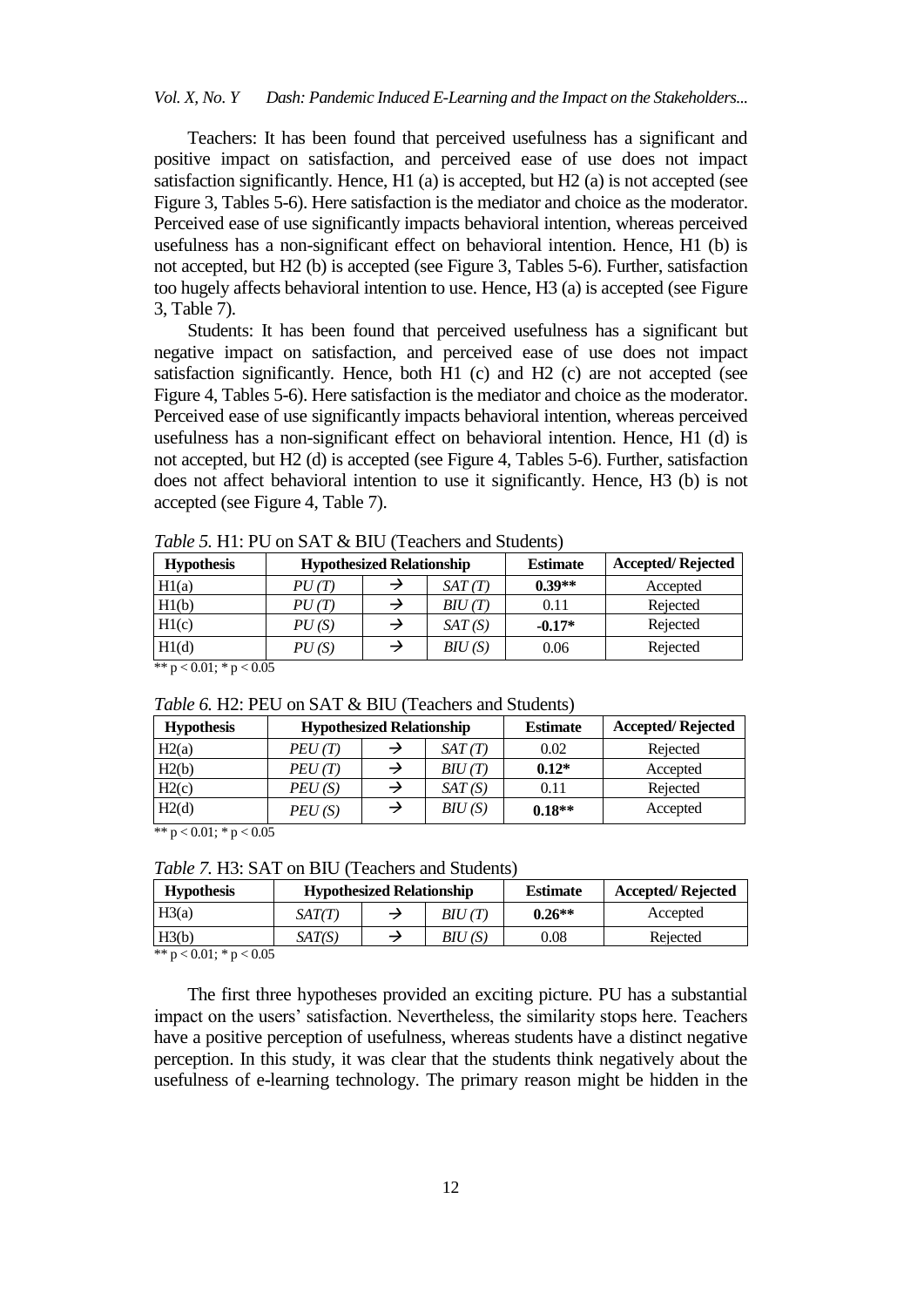demographic variables, which should be explored in future studies. However, this result is unexpected and not in line with existing studies too.

It should be noted that the study was conducted during a pandemic, and there might be many other factors responsible for the same. Regarding the teachers, the finding aligns with the previous literature (Dash & Chakraborty, 2021a; Mahmodi, 2017; Hsia, Chang, & Tseng, 2014). PU has no significant impact on BIU for both groups. Both the teachers and the students positively perceive usefulness"s effects on behavioral intention, yet not significantly. There is not much difference between both groups. This finding aligns with the previous literature, although many studies had reported significant impacts (Cheng, 2011; Dash & Chakraborty, 2021a; Salloum et al., 2019). PEU has no significant effect on satisfaction (for both teachers and students) but affects BIU significantly (for both groups). Satisfied or not, all the users perceive ease of use as a significant factor that affects their final behavioral intention to use. This finding provides many implications for the service providers to raise the PEU quotient to gain customers. Satisfaction might not be essential as presumed as the findings in general indicate. This finding aligns with the previous literature (Tarhini, Hone, Liu, & Tarhini, 2017; Jaber, 2016; Salloum et al., 2019; Dash & Chakraborty, 2021a). Teachers consider satisfaction has a significant role in shaping their BIU, but students do not think so. The finding is closely linked to the students' negative perception of usefulness in enhancing satisfaction. Although the students disagree with the teachers for this hypothesis, the result is still positive. It might be improved with a more extensive and diverse sample from the students. This finding aligns with the previous literature (Hassanzadeh, Kanaani, & Elahi, 2012; Dash, Kiefer, & Paul, 2021). The underlying difference can be explained clearly through the following hypothesis that tests the mediation role of satisfaction.

## **Satisfaction as the Mediator**

As it was clear from the third hypothesis that satisfaction had no impact on BIU (students), it encouraged the author to find out the mediation effects of satisfaction. Results of the mediation effects are provided in Table 8. Both the direct and indirect effects are assessed. The same is done by bootstrapping and calculating indirect effects with significance levels. It was found that SAT had a significant indirect impact on the relationship:  $PU(T) \rightarrow SAT(T) \rightarrow BIU(T)$ .

Nevertheless, for all other mediated relationships, the indirect effect was negligible. Hence, H4 (a) is accepted, and H4 (b) (c) (d) is not accepted. The result was expected as it was already known that PU does not affect BIU significantly but hugely affects SAT. Further, SAT has a significant effect on BIU. Therefore, it can be concluded that teachers perceive usefulness as a critical factor for their satisfaction, which affects BIU significantly even though it has no direct impact on BIU.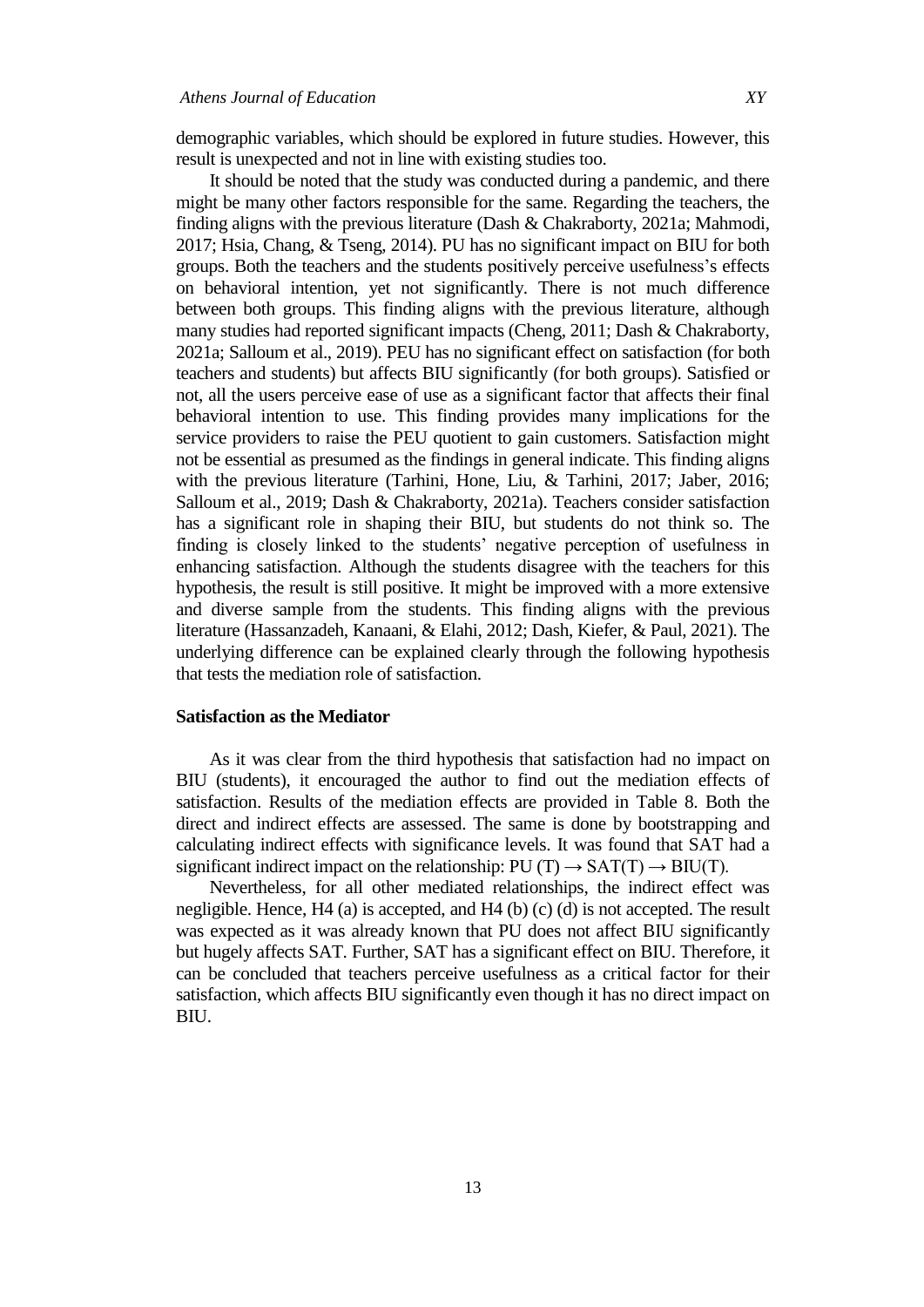*Vol. X, No. Y Dash: Pandemic Induced E-Learning and the Impact on the Stakeholders...* 

| <b>Relationship</b>                            | <b>Hypothesis</b> | <b>Direct Effect</b> | <b>Indirect Effect</b> | <b>Result</b>  |
|------------------------------------------------|-------------------|----------------------|------------------------|----------------|
| $PU(T) \rightarrow SAT(T) \rightarrow BIU(T)$  | H4(a)             | 0.11                 | $0.10**$               | Full           |
| $PEU(T) \rightarrow SAT(T) \rightarrow BIU(T)$ | H4(b)             | $0.12*$              | 0.01                   | N <sub>0</sub> |
| $PU(S) \rightarrow SAT(S) \rightarrow BIU(S)$  | H4(c)             | 0.06                 | $-0.00$                | N <sub>0</sub> |
| $PEU(S) \rightarrow SAT(S) \rightarrow BIU(S)$ | H4(d)             | $0.18**$             | 0.00                   | N <sub>0</sub> |

*Table 8.* Satisfaction as the Mediator

\*\*  $p < 0.01$ ; \*  $p < 0.05$ 

## *Table 9.* Moderation Effects of Choice

| <b>Effect of "Choice" on the Relationship</b> | <b>Hypothesis</b> | <b>Estimate</b> | <b>Accepted/Rejected</b> |
|-----------------------------------------------|-------------------|-----------------|--------------------------|
| $PU(T) \rightarrow BIU(T)$                    | H5(a)             | $-0.08$         | Rejected                 |
| $PEU(T) \rightarrow BIU(T)$                   | H5(b)             | $0.21**$        | Accepted                 |
| $SAT(T) \rightarrow BIU(T)$                   | H5(c)             | 0.00            | Rejected                 |
| $PU(S) \rightarrow BIU(S)$                    | H5(d)             | $-0.11$         | Rejected                 |
| $PEU(S) \rightarrow BIU(S)$                   | H5(e)             | $0.15*$         | Accepted                 |
| $SAT(S) \rightarrow BIU(S)$                   | H5(f)             | $-0.19$         | Rejected                 |

\*\*  $p < 0.01$ ; \*  $p < 0.05$ 

## **Choice as the Moderator**

The author introduced choice as a new construct in a recent related study and used it as a moderator to the relationship between PU, PEU, SAT, and BIU (Dash & Chakraborty, 2021a). Table 9 shows that the moderation effect of choice is almost the same for both teachers and students. Choice moderates the relationship between PEU and BIU for both the teachers and the students, whereas it has no role in other relationships. Hence, H5 (b) (e) are accepted, and all other hypotheses are rejected. CHO (T) strengthens the positive relationship between PEU (T) and BIU (T). Similarly, CHO (S) strengthens the positive relationship between PEU (S) and BIU (S) too. The moderation effects are visualized in Figures 5 and 6.

*Figure 5.* Graphical Representation of Moderating Influence of Choice on PEU (Teachers): H5(b)

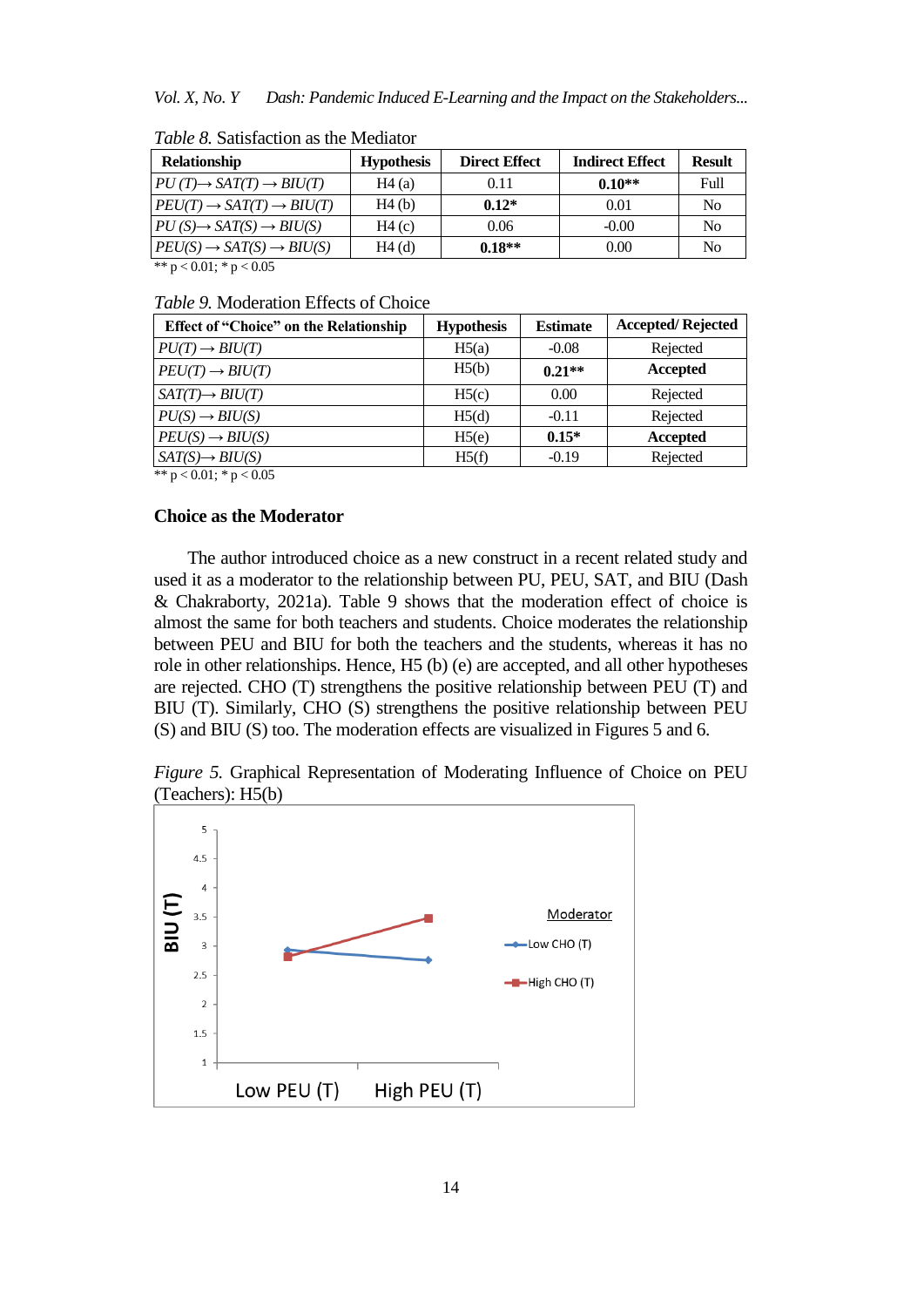*Figure 6.* Graphical Representation of Moderating Influence of Choice on PEU (Students): H5(e)



#### **Implications & General Discussion**

Teachers must utilize this period to boost their skill sets. They can contribute to research to find better and more practical solutions. They can explore different LMS platforms to understand essential tools and features (Dash, Akmal, & Wasiq, 2021). Curriculum enrichment is one of the significant tasks that teachers must do to adapt to e-learning. Teachers must act as mentors in online interaction and support the success path of the students. As physical interaction is limited, teachers must present course clarity and structure with an excellent online presence. The learning community concept must be strengthened with a heavy online presence with AI tools. E-learning requires agile and learned educators. Hence, they must be well prepared to solve queries instantly with online discussion boards. Lack of preparation might result in embarrassment for the educators and the institutions. Learning analytics must be used to understand and execute the changes needed. Online resources must be shared abundantly to support the students" activities and engagement. Continuous communication is a must through various online tools for suitable intervention when required.

Similarly, students must perform their tasks as desired by the teachers. They should act as true mentees to the mentors. Maximum utilization of the LMS tools to solve their issues and problems should be promoted. Proper attention in the online sessions should be given. Timely submissions of tasks such as assignments and assessments must be followed. Unrelated queries or discussions must be avoided. Digital fatigue should be reduced by engaging in other activities. Administrators play a massive role in these times. They must facilitate the interaction of the teachers and students by providing necessary support. All the non-teaching activities must be supported and solved by them. Numerous problems faced by the teachers and students must be solved through an online grievance solution mechanism. Many Saudi Universities, especially, SEU have a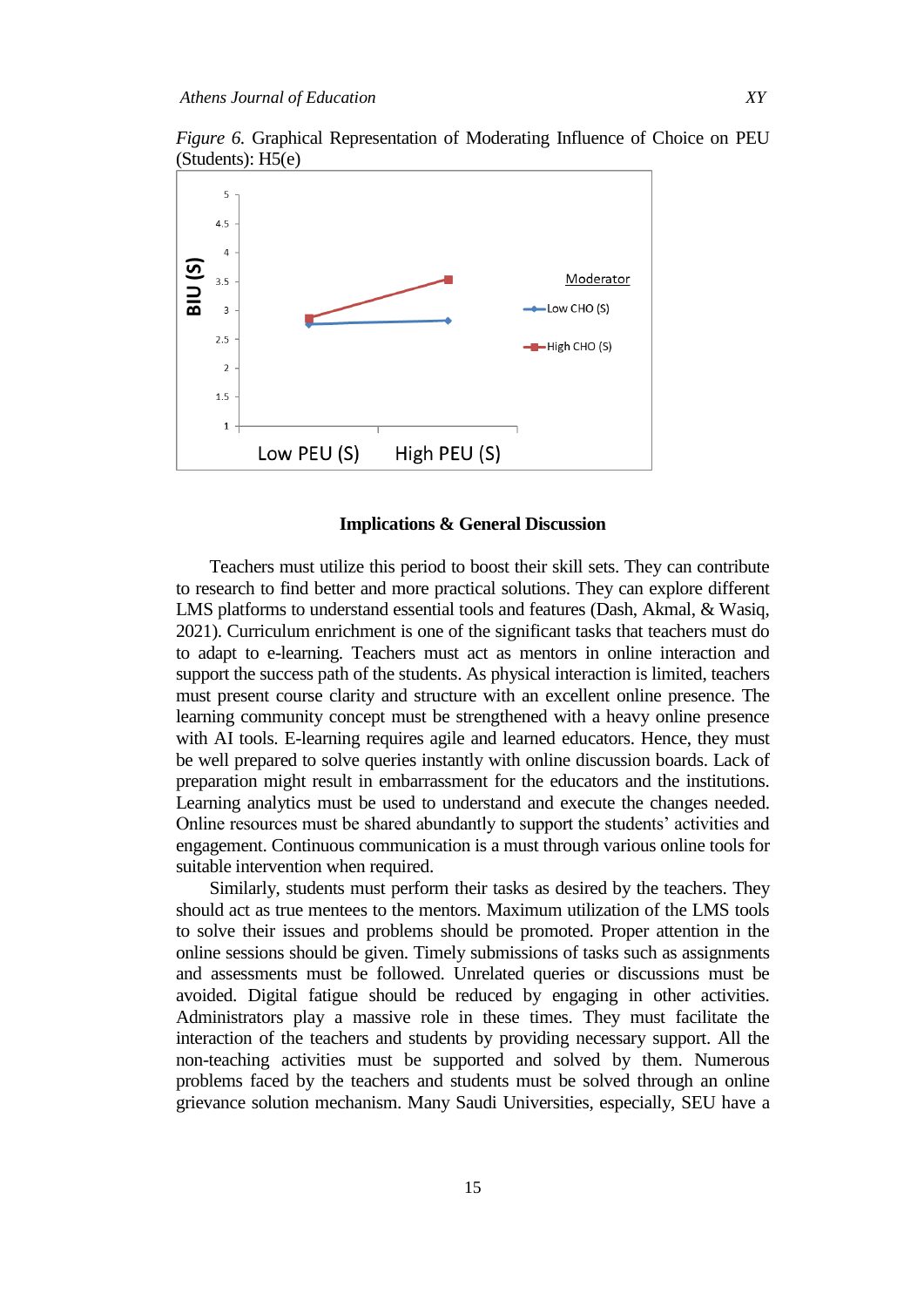robust digital infrastructure for the same. Indian institutions lack the necessary means for the same. Both Governments must step in wherever required, especially when enforcement of regulations is required.

Similarly, many institutions with access to LMS implemented online teaching. However, many Universities struggled for few days to put everything in place. SEU led this process by imparting training and providing technical support to needy institutions. The government launched many online platforms to support e-learning for all levels starting from primary to university levels. Now, classes are being conducted through various LMS (Blackboard, Moodle, Canvas, etc.), assessments are being conducted through the same LMS or dedicated applications like Swiftassess (GamaLearn), and use of online meeting platforms (Webex, Zoom, Google Meet, etc.) are booming. In addition, social media are being used for imparting educational purposes. Schools in Saudi Arabia have started using platforms launched by the Government and private players like Classera (Dash & Chakraborty, 2021a).

In India, the reputation of e-learning is growing as it brings about a change in perspective in students" lives. This sharpens the students' abilities while offering the ease of learning anytime, anywhere! It has opened fresh avenues for students headed to explore and learn at their speed and time. There is an enormous opportunity for creativity to be integrated into the teaching industry, students" liking for new advancements and products increases. The development of virtual instruction in India is backed by growing discretionary cash flow, decreased online training expense, internet infiltration, cell phone client base, and expanded employability. Instructive examples also evolve quickly: few freelance students, few progressive students, and students from varied backgrounds. Besides student learning, ICT in education is being used to enhance inventiveness, teamwork, and knowledge sharing. ICT in training educational plans for students and instructors has been developed and introduced worldwide at the national level (Mehta, 2021; Sudevan, 2020). To view and distribute all instructive e-assets, NCERT developed an ePathshala. The presentation of SWAYAM contains another significant development by GoI. SWAYAM offers a single platform for online courses that utilize ICT and covers all advanced education subjects and aptitude division courses to ensure the availability of high-quality advanced education at an affordable cost. E-learning is funded by the Government of India (GoI). GoI has effectively developed apparatuses and inventions to advance it despite this. Substance growth, R&D innovation, human resource development programs, and staff training initiatives to enhance proficiency are examples of these activities. To reach out to people from all walks of life, the Indian government recently launched the PM e-VIDYA stage, which includes new DTH channels, one for each class. Such attempts have shown that a substantial part of the school population is profitable. In the wake of the COVID-19 emergency, India sees an eLearning blast (Sudevan, 2020).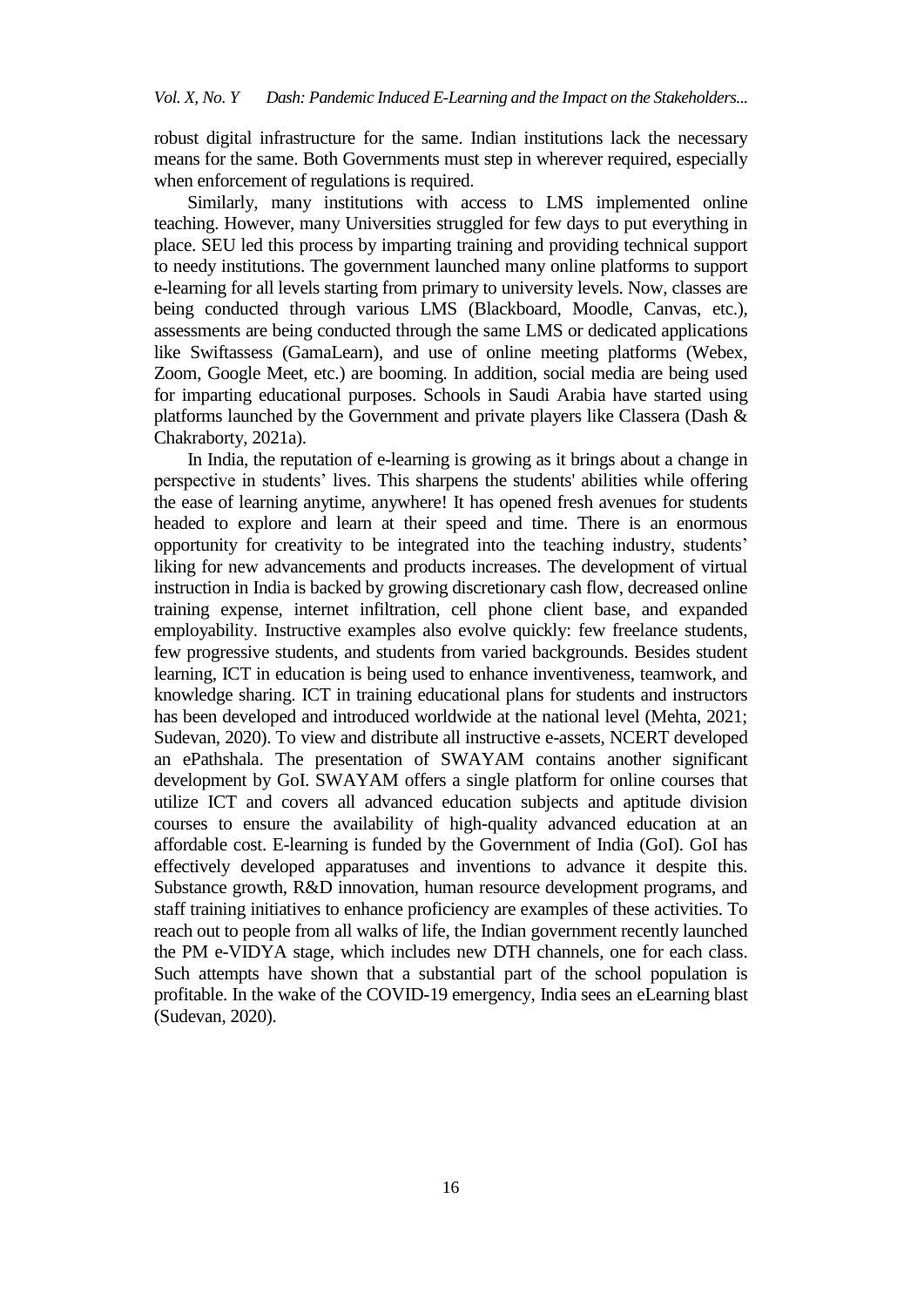### **Limitations & Future Directions**

Although the author tried our level best during this pandemic, this study encountered few limitations that can be addressed in future studies. To begin with, although the researcher received enough responses to make a good study, around 700 samples were expected. The primary reason behind the same was the digital fatigue of the respondents. Secondly, it was planned to include physical expert opinion mechanisms in both countries, which were partially successful due to extended lockdowns and shutdowns. Thirdly, the time constraint of 6-9 months limited our venture and cut-short a comprehensive model to a manageable model. This provides a golden opportunity to include all the antecedents and consequents in a future study. Finally, our own digital and mental fatigue caused huge issues to maintain the momentum in two countries with multiple factors.

This study provides a massive opportunity for future research works. The author has considered teachers and students as the stakeholders. Nevertheless, administrators and platform providers can also be considered in the future. Although this study is the first to compare two Asian nations, there can be a developed vs. developing country approach with more nations involved. Specific impacts of demographic and socioeconomic factors must be investigated in detail. More antecedents and consequents of the existing constructs should be explored. For teachers and students, the model need not be the same. Individual models with distinct features must be developed with empirical evidence.

#### **Conclusion**

The primary objective of the study was simple. The author tried to assess the impact of the pandemic and subsequent adoption of e-learning by two stakeholders: teachers and students and the differences. Almost two hundred teachers and three hundred students from two countries were considered for this study. Two other objectives: satisfaction as a mediator and role of choice as a moderator in shaping the perceptions and the resultant differences, were also discussed. A new modified model was developed, and PLS-SEM was used to validate the same. Results show that teachers" perceived usefulness has a significant and positive impact on their satisfaction. Perceived ease of use has a substantial and positive impact on the behavioral intention of both teachers and students. Satisfaction is a successful mediator for teachers but not for the students. Choice has proved to be a good moderator (for both teachers and students) for the relationship between perceived ease of use and behavioral intention to use. In this study, it was clear that the students think negatively about the usefulness of e-learning technology. The primary reason might be hidden in the demographic variables, which should be explored in future studies. This result is unexpected and not in line with existing studies too.

The current pandemic will go away sooner or later, but the transition to elearning might not be reversing soon. Blended learning will be the benchmark of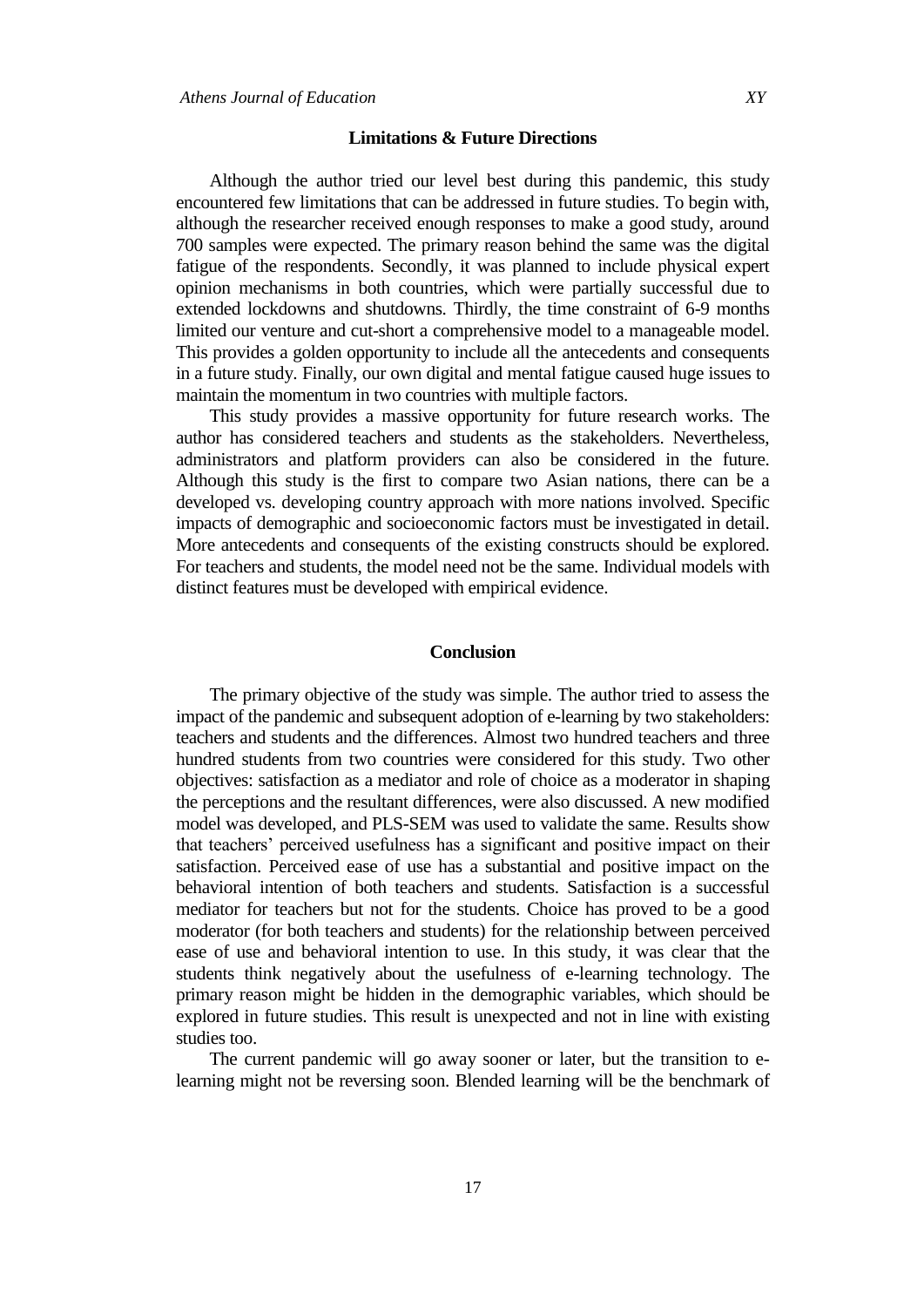future learning modes. Teachers and students must evolve and adapt to this new normal of the post-COVID higher education sector.

#### **Acknowledgments**

This study is part of the e-learning project: "Transition to E-Learning: By Choice or By Force – A Cross-Cultural and Trans-National Assessment" funded by the Deanship of Scientific Research at Saudi Electronic University. It is a multi-group study with two comparative studies: India vs. Saudi Arabia (nationality) and Teachers vs. Students (stakeholder). In this study, the author has focused only on the stakeholders irrespective of nationalities. The author extends his appreciation to the Deanship of Scientific Research at Saudi Electronic University for funding this research work.

### References

- Abdullah, F., & Ward, R. (2016). Developing a General Extended Technology Acceptance Model for E-Learning (GETAMEL) by Analysing Commonly Used External Factors. *Computers in Human Behavior*, *56*(Mar), 238-256.
- Alhabeeb, A., & Rowley, J. (2017). Critical Success Factors for E-Learning in Saudi Arabian Universities. *International Journal of Educational Management*, *31*(2), 131- 147.
- Almaiah, M. A. (2018). Acceptance and Usage of a Mobile Information System Services in University of Jordan. *Education and Information Technologies*, *23*(5), 1873-1895.
- Almaiah, M. A., Jalil, M. A., & Man, M. (2016). Extending the TAM to Examine the Effects of Quality Features on Mobile Learning Acceptance. *Journal of Computers in Education*, *3*(4), 453-485.
- Alzahrani, J. (2015). Investigating Role of Interactivity in Effectiveness of E-Learning. Doctoral Dissertation. Brunel University London.
- Anastasiades, P. S., Filippousis, G., Karvunis, L., Siakas, S., Tomazinakis, A., Giza, P., et al. (2010). Interactive Videoconferencing for Collaborative Learning at a Distance in the School of 21st Century: A Case Study in Elementary Schools in Greece. *Computers & Education*, *54*(2), 321-339.
- Ash, K., & Davis, M. R. (2009). E-Learning"s Potential Scrutinized in Flu Crisis. *Education Week*, *28*(31), 1-12.
- Aubusson, P., Schuck, S., & Burden, K. (2009). Mobile Learning for Teacher Professional Learning: Benefits, Obstacles and Issues. *Research in Learning Technology*, *17*(3), 233-247.
- Beller, M. (2013). Technologies in Large-Scale Assessments: New Directions, Challenges, and Opportunities. In *The Role of International Large-Scale Assessments: Perspectives from Technology, Economy, and Educational Research*, 25-45. The Netherlands: Springer.
- Bolliger, D. U., & Wasilik, O. (2009). Factors Influencing Faculty Satisfaction with Online Teaching and Learning in Higher Education. *Distance Education*, *30*(1), 103- 116.
- Brown, K. G., & Charlier, S. D. (2013). An Integrative Model of E-Learning Use: Leveraging Theory to Understand and Increase Usage. *Human Resource Management Review*, *23*(1), 37-49.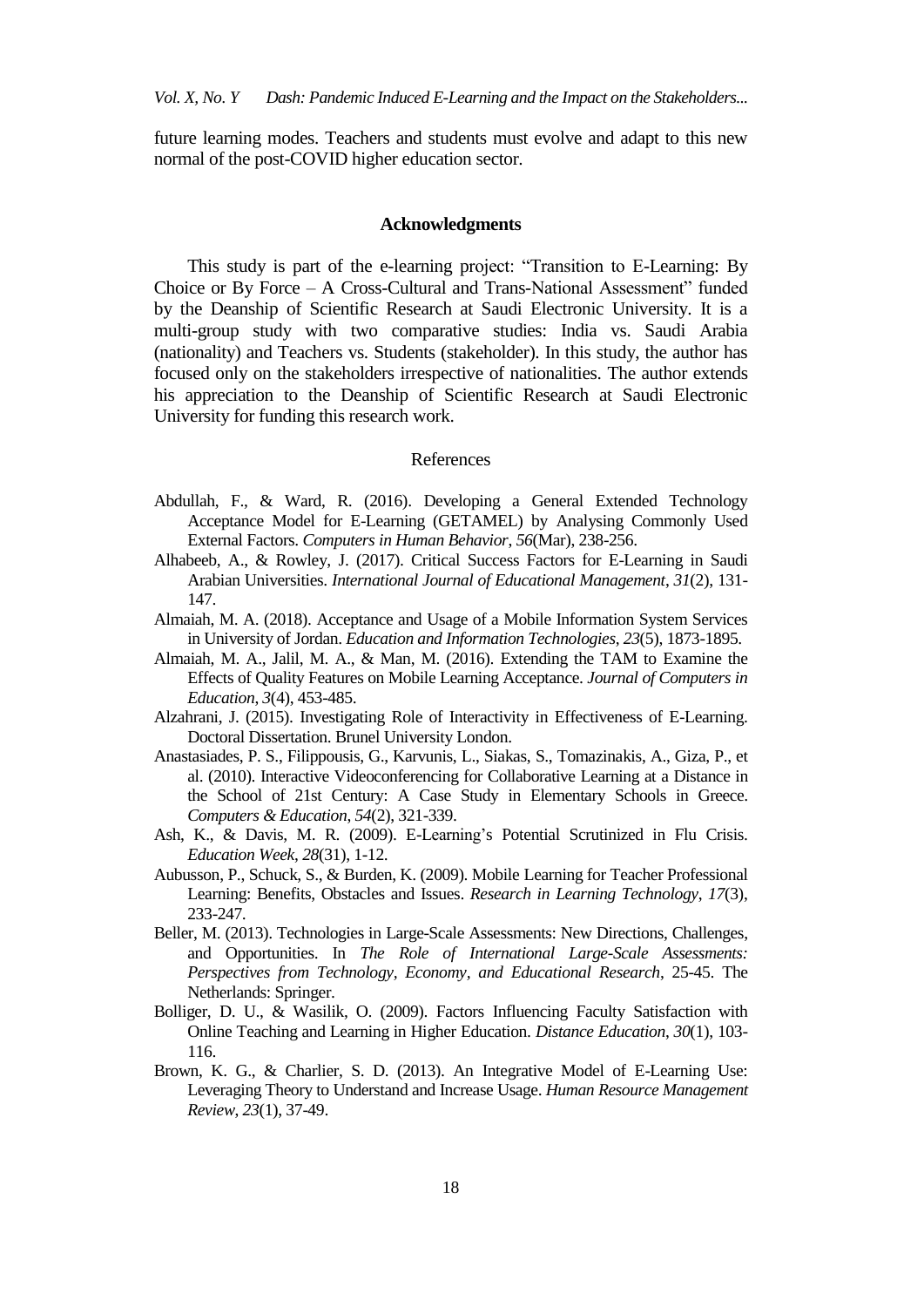- Chang, C. T., Hajiyev, J., & Su, C. R. (2017). Examining the Students" Behavioral Intention to Use E-Learning in Azerbaijan? The General Extended Technology Acceptance Model for E-Learning Approach. *Computers & Education*, *111*(Aug), 128-143.
- Cheng, Y. M. (2011). Antecedents and Consequences of E‐Learning Acceptance. *Information Systems Journal*, *21*(3), 269-299.
- Dash, G., Akmal, S. M., & Wasiq, M. (2021). Choosing a LMS: What We Know, What We Do Not Know, and What We Want to Know. In *Handbook of Research on Future Opportunities for Technology Management Education*, 201-217. IGI Global.
- Dash, G., Kiefer, K., & Paul, J. (2021). Marketing-to-Millennials: Marketing 4.0, Customer Satisfaction and Purchase Intention. *Journal of Business Research*, *122*(Jan), 608-620.
- Dash, G., & Chakraborty, D. (2021a). Transition to E-Learning: By Choice or By Force– A Cross-Cultural and Trans-National Assessment. *Prabandhan: Indian Journal of Management*, *14*(3), 8-23.
- Dash, G., & Chakraborty, D. (2021b). Digital Transformation of Marketing Strategies during a Pandemic: Evidence from an Emerging Economy during COVID-19. *Sustainability*, *13*(12), 6735.
- Dash, G., & Paul, J. (2021). CB-SEM vs PLS-SEM Methods for Research in Social Sciences and Technology Forecasting. *Technological Forecasting and Social Change*, *173*(Dec), 121092.
- Davis, F. D. (1989). Perceived Usefulness, Perceived Ease of Use, and User Acceptance of Information Technology. *MIS Quarterly*, *13*(3), 319-340.
- Dečman, M. (2015). Modeling the Acceptance of E-Learning in Mandatory Environments of Higher Education: The Influence of Previous Education and Gender. *Computers in Human Behavior*, *49*(C), 272-281.
- Derouin, R. E., Fritzsche, B. A., & Salas, E. (2005) E-Learning in Organizations. *Journal of Management*, *31*(6), 920-940.
- Faherty, L. J., Schwartz, H. L., Ahmed, F., Zheteyeva, Y., Uzicanin, A., & Uscher-Pines, L. (2019). School and Preparedness Officials" Perspectives on Social Distancing Practices to Reduce Influenza Transmission During a Pandemic: Considerations to Guide Future Work. *Preventive Medicine Reports*, *14*(Apr), 100871.
- Fornell, C., & Larcker, D. F. (1981). Structural Equation Models with Unobservable Variables and Measurement Error: Algebra and Statistics. *Journal of Marketing Research*, *18*(3), 382-388.
- Franceschi, K., Lee, R.M., Zanakis, S.H. & Hinds, D. (2009). Engaging Group E-Learning in Virtual Worlds. *Journal of Management Information Systems*, *26*(1), 73-100.
- Hasan, N., & Bao, Y. (2020). Impact of "E-Learning Crack-Up" Perception on Psychological Distress Among College Students During COVID-19 Pandemic: A Mediating Role of "Fear of Academic Year Loss". *Children and Youth Services Review*, *118*(Nov), 105355.
- Hassanzadeh, A., Kanaani, F., & Elahi, S. (2012). A Model for Measuring E-Learning Systems Success in Universities. *Expert systems with Applications*, *39*(12), 10959- 10966.
- Hogo, M. A. (2010). Evaluation of E-Learning Systems Based on Fuzzy Clustering Models and Statistical Tools. *Expert Systems with Applications*, *37*(10), 6891-6903.
- Hsia, J. W., Chang, C. C., & Tseng, A. H. (2014). Effects of Individuals" Locus of Control and Computer Self-Efficacy on Their E-Learning Acceptance in High-Tech Companies. *Behavior & Information Technology*, *33*(1), 51-64.
- IBM (2016). *IBM SPSS Amos for Windows, Version 24.0*. Armonk, NY: IBM Corp.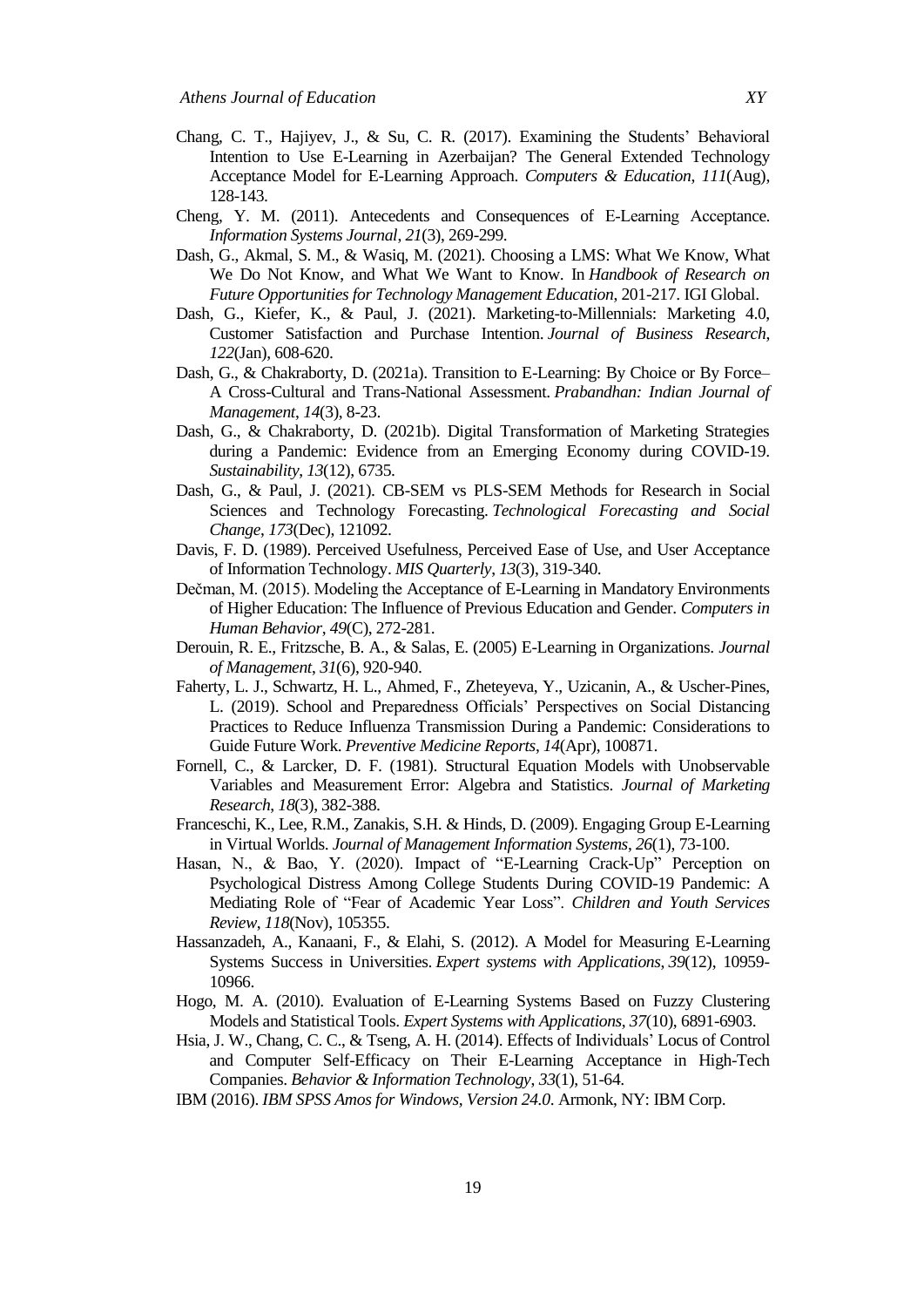*Vol. X, No. Y Dash: Pandemic Induced E-Learning and the Impact on the Stakeholders...* 

- Imamoglu, S. Z. (2007). An Empirical Analysis Concerning the user acceptance of E-Learning*. Journal of American Academy of Business*, *11*(1), 132–137.
- Islam, A. N. (2011). The Determinants of the Post-Adoption Satisfaction of Educators with an E-Learning System. *Journal of Information Systems Education*, *22*(4), 319- 330.
- Jaber, O. A. (2016). *An Examination of Variables Influencing the Acceptance and Usage of E-Learning Systems in Jordanian Higher Education Institutions*. Doctoral Dissertation. Cardiff Metropolitan University.
- Kalogiannakis, M., & Papadakis, S. (2019). Evaluating Pre-Service Kindergarten Teachers" Intention to Adopt and Use Tablets into Teaching Practice for Natural Sciences. *International Journal of Mobile Learning and Organisation*, *13*(1), 113-127.
- Kenan, T., Pislaru, C., Othman, A., & Elzawi, A. (2013). The Social Impact and Cultural Issues Affecting the E-Learning Performance in Libyan Higher Education Institutes. *International Journal of Information Technology & Computer Science*, *12*(1), 50–56.
- Keong, T. C., & Wah, L. K. (2017). Exploring Pre-Service Teachers' Perspectives Towards Online Learning: An Intervention of Technology Acceptance Model. In *Proceedings of Australia and New Zealand Business Research Conference 2016*, 21-28.
- Kim, C. J., & Santiago, R. (2005). Construction of E-learning Environments in Korea. *Educational Technology Research and Development*, *53*(4), 108-114.
- Lee, B. C., Yoon, J. O., & Lee, I. (2009). Learners" Acceptance of E-Learning in South Korea: Theories and Results. *Computers and Education*, *53*(4), 1320-1329.
- Lee, Y. H., Hsieh, Y. C. and Ma, C. Y. (2011) "A Model of organizational Employees" E-Learning Systems Acceptance. *Knowledge-Based Systems*, *24*(3), 355-366.
- Liaw, S. S. (2008). Investigating Students" Perceived Satisfaction, Behavioral Intention, and Effectiveness of E-Learning: A Case Study of the Blackboard System. *Computers and Education*, *51*(2), 864-873.
- Mahmodi, M. (2017). The analysis of the factors affecting the acceptance of E-learning in higher education. *Interdisciplinary Journal of Virtual Learning in Medical Sciences*, *8*(1), 1-9.
- Masrom, M. (2007). Technology Acceptance Model and E-Learning. In *12th International Conference on Education, 21-24 May 2007,* 1-10. Brunei Darussalam: Universiti Brunei Darussalam.
- Mehta, P. (2021). Teachers" Readiness to Adopt Online Teaching Amid COVID-19 Lockdown and Perceived Stress: Pain or Panacea? *[Corporate Governance](https://www.emerald.com/insight/publication/issn/1472-0701)*, *21*(6): 1229-1249.
- Mohammadi, H. (2015). Social and Individual Antecedents of M-Learning Adoption in Iran. *Computers in Human Behavior*, *49*(Aug), 191-207.
- Mukred, M., Yusof, Z. M., Alotaibi, F. M., Asma"Mokhtar, U., & Fauzi, F. (2019). The Key Factors in Adopting an Electronic Records Management System (ERMS) in the Educational Sector: A UTAUT-Based Framework. *IEEE Access*, *7*(Mar), 35963- 35980.
- Nunnally, J. C. (1994). *Psychometric Theory 3E*. Tata McGraw-Hill Education.
- Ong, C. S., Lai, J. Y., & Wang, Y. S. (2004). Factors Affecting Engineers' Acceptance of Asynchronous E-Learning Systems in High-Tech Companies. *Information and Management*, *41*(6), 795-804.
- Parthasarathy, A. (2020). Coronavirus Challenge-Propelling a New Paradigm of Work from Home. *Science Reporter*, *57*(4), 14-19.
- Ruscio, J. & Roche, B. (2012). Determining the Number of Factors to Retain in an Exploratory Factor Analysis Using Comparison Data of Known Factorial Structure. *Psychological Assessment*, *24*(2), 282-92.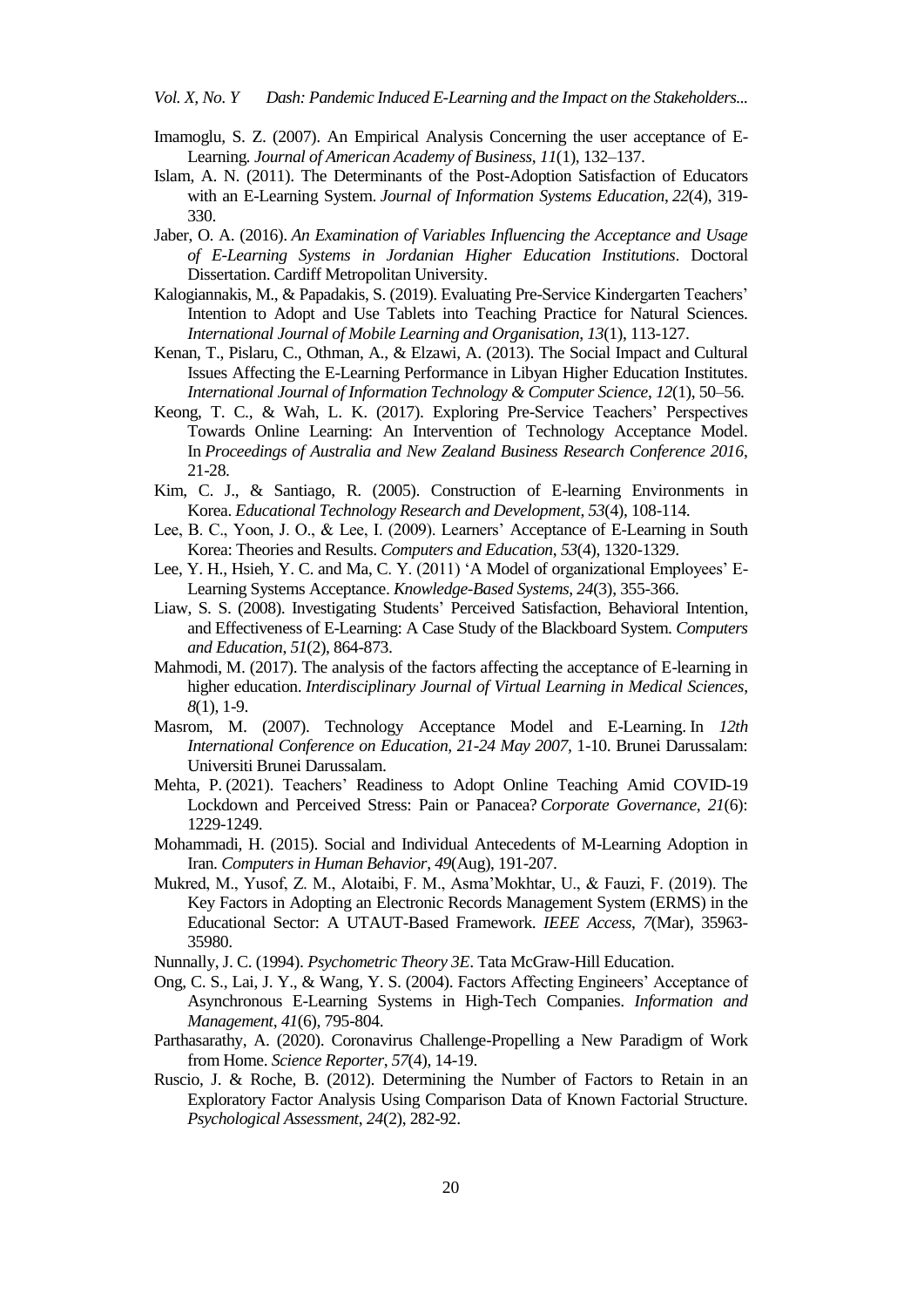- Ringle, Christian M., Wende, Sven, & Becker, Jan-Michael. (2015). *SmartPLS 3. Bönningstedt: SmartPLS*. Available at: [http://www.smartpls.com.](http://www.smartpls.com/)
- Saad, N. M., Alias, R. A., & Ismail, Z. (2013). Initial Framework on Identifying Factors Influencing Individuals" Usage of Telehealth. In *2013 International Conference on Research and Innovation in Information Systems* (ICRIIS), 174-179. IEEE.
- Sabr, D. S., & Neamah, A. F. (2017). Notice of Violation of IEEE Publication Principles: Challenges and Opportunities of E-Learning in Iraq. In *2017 International Conference on Computer and Applications (ICCA)*, 259-265. IEEE.
- Salloum, S. A., Alhamad, A. Q. M., Al-Emran, M., Monem, A. A., & Shaalan, K. (2019). Exploring Students" Acceptance of E-Learning Through the Development of a Comprehensive Technology Acceptance Model. *IEEE Access*, *7*(Sep), 128445- 128462.
- Sánchez-Franco, M. J., Martínez-López, F. J., & Martín-Velicia, F. A. (2009). Exploring the Impact of Individualism and Uncertainty Avoidance in Web-Based Electronic Learning: An Empirical Analysis in European Higher Education. *Computers and Education*, *52*(3), 588-598.
- Sawang, S., Newton, C. and Jamieson, K. (2013). Increasing Learners' Satisfaction/ Intention to Adopt More E-Learning. *Education þ Training*, *55*(1), 83-105.
- Saxena, K. (2020). *Coronavirus Accelerates Pace of Digital Education in India.* Retrieved from: [http://library.ediindia.ac.in:8181/jspui/handle/123456789/10145.](http://library.ediindia.ac.in:8181/jspui/handle/123456789/10145) [Accessed 18 May 2021.]
- Schaffer, E. (2004). *Institutionalization of Usability: A Step-by-Step Guide*. Addison-Wesley Professional.
- Scherer, R., Siddiq, F., & Tondeur, J. (2019). The Technology Acceptance Model (TAM): A Meta-Analytic Structural Equation Modeling Approach to Explaining Teachers" Adoption of Digital Technology in Education. *Computers & Education*, *128*(Jan), 13-35.
- Shute, V. J., & Rahimi, S. (2017). Review of Computer-Based Assessment for Learning in Elementary and Secondary Education. *Journal of Computer Assisted Learning*, *33*(1), 1-19.
- Siddiq, F., Hatlevik, O. E., Olsen, R. V., Throndsen, I., & Scherer, R. (2016). Taking a Future Perspective by Learning from the Past – A Systematic Review of Assessment Instruments that Aim to Measure Primary and Secondary School Students" ICT Literacy. *Educational Research Review*, *19*(Nov), 58-84.
- Sintema, E. J. (2020). Effect of COVID-19 on the Performance of Grade 12 Students: Implications for STEM Education. *Eurasia Journal of Mathematics, Science and Technology Education*, *16*(7), em1851.
- Soyşen, E. (2016). *The Attitudes Towards ICT and the Internet Usage of Teachers of Secondary Education: Case in TRNC*. Master Thesis. Eastern Mediterranean University EMU-Doğu Akdeniz Üniversitesi (DAÜ).
- Stockless, A. (2018). Acceptance of Learning Management System: The Case of Secondary School Teachers. *Education and Information Technologies*, *23*(3), 1101- 1121.
- Straub, E. T. (2009). Understanding Technology Adoption: Theory and Future Directions for Informal Learning. *Review of Educational Research*, *79*(2), 625-649.
- Sudevan, P. (2020). *Why E-Learning isn't a Sustainable Solution to the COVID-19 Education Crisis in India*. Retrieved from: [https://www.thehindu.com/sci](https://www.thehindu.com/sci-tech/technology/why-elearning-is-not-a-sustainable-solution-to-the-covid19-education-crisis-in-india/article31560007.ece)[tech/technology/why-elearning-is-not-a-sustainable-solution-to-the-covid19](https://www.thehindu.com/sci-tech/technology/why-elearning-is-not-a-sustainable-solution-to-the-covid19-education-crisis-in-india/article31560007.ece) [education-crisis-in-india/article31560007.ece.](https://www.thehindu.com/sci-tech/technology/why-elearning-is-not-a-sustainable-solution-to-the-covid19-education-crisis-in-india/article31560007.ece) [Accessed 21 August 2020.]